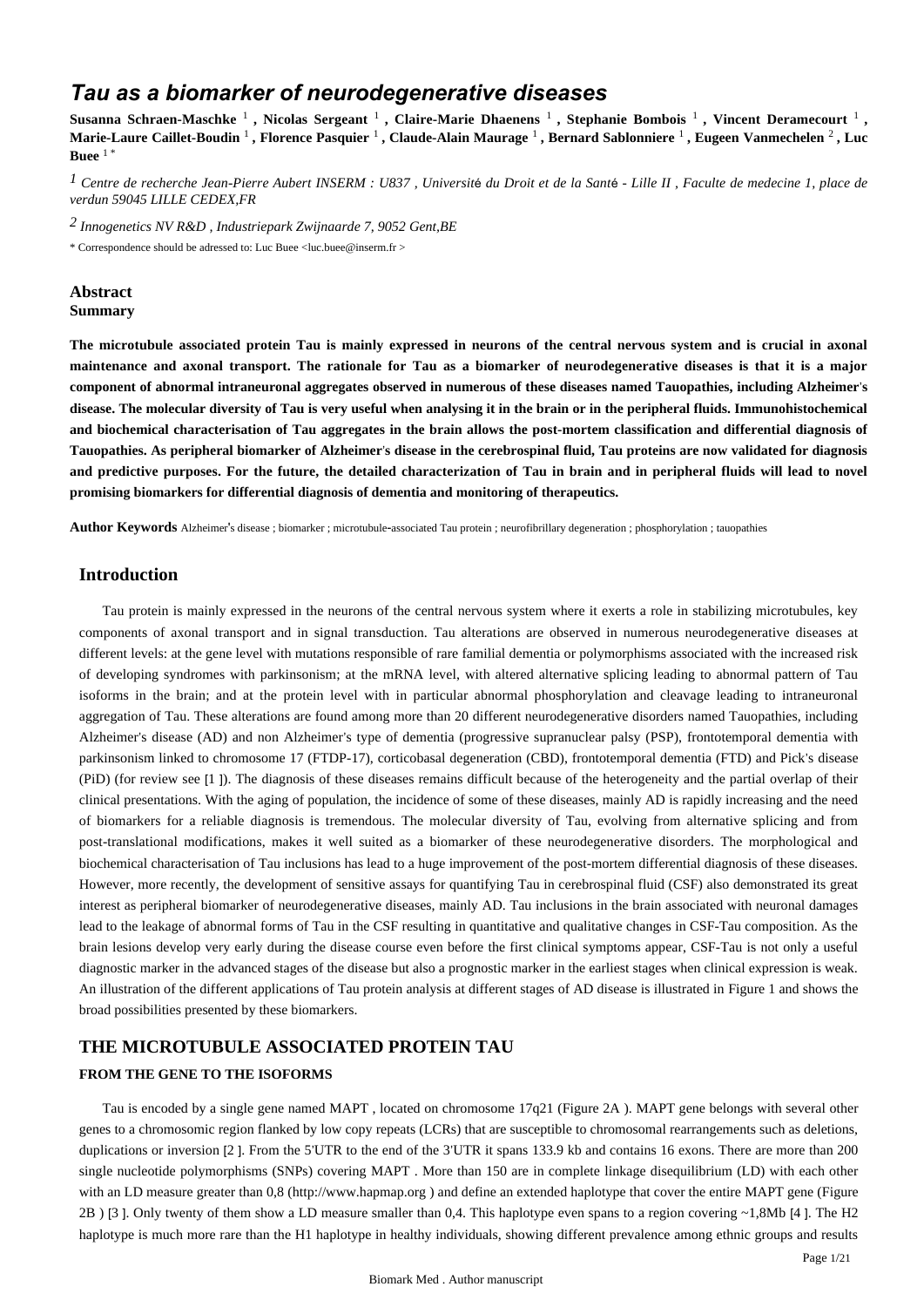from H1 by the inversion of a ~900 kb segment resulting from a rearrangement between LCRs [2 ]. In the central nervous system (CNS), two transcripts of 2 kb and 6 kb arise from utilization of two alternative polyadenylation sites, the 2 kb mRNA targets Tau to the nucleus and the 6 kb encodes the major form in axons [5 , 6 ]. Alternative splicing is tissue specific and developmentally regulated : in the CNS, exons 2, 3 and 10 are alternatively spliced (Figure 2C ) leading to one fetal isoform, which is still expressed in adult stage, and five additional adult isoforms. The six Tau isoforms are made of 352-441 amino acids with molecular weight of ~37-46 kDa (Figure 2D ). Brain Tau proteins can be subdivided in four regions: an amino-terminal region named projection domain which is acidic, a proline-rich region followed by imperfect microtubule binding repeat motifs (encoded by exons 9 – 12) and a short carboxy-terminal region. Each isoform is characterized by the the length of the N-terminal domain and by the presence of three or four repeat motifs, depending respectively on exon 2/3 or exon 10 alternative splicing. The diversity of Tau isoforms is further increased by various posttranslational modifications : phosphorylation (developed further), O-glycosylation, ubiquitination, nitration, glycation (for review, see [7 ]).

### **TAU FUNCTION IN THE CNS**

One major biological function of Tau is to build an ordered microtubule network in axons, which is essential for the axonal transport. The large carboxy-terminal microtubule binding domain promotes microtubule assembly and maintains the stability of the previously formed microtubules through repetitive sequences. The amino-terminal region together with the proline-rich domain project from the microtubules surface to adjacent microtubules and is proposed to determine spacing between microtubules. Tau proteins would therefore contribute to the parallel ordered organization of microtubules in axons.

More recently, other important roles of Tau are suggested by the interactions of the N-terminal domain with protein partners. Interactions with motor proteins such as kinesin-1 [8 ] and dynactin/dynein complex [9 ] suggest a role in the dynamic of axonal transport. The binding to SH3 containing proteins such as Fyn, a Src family kinase [10 ], phospholipase C-gamma 1 or p85-apha subunit of PI-3K [10 ] supports a role of Tau in neuronal signal transduction. Association of Tau amino-terminal region with several of its interacting partners is regulated by phosphorylation and is further discussed in the phosphorylation section. Finally, Tau proteins interact with the plasma membrane or with cytoskeleton proteins such as actin, spectrin and neurofilament proteins suggesting a role in neuronal cell architecture.

The polypeptide sequences encoded by alternative spliced exons modulate specific Tau functions: the amino-terminal inserts encoded by exons 2 and 3 affect the microtubule spacing and the fourth microtubule domain encoded by exon 10 modulates interactions to microtubules. Tau isoforms containing 4 repeats (4R-Tau) bind to microtubules with a greater affinity (for review see [1 ] and are more efficient at promoting microtubule assembly than isoforms containing 3 repeats (3R-Tau). This suggests that Tau isoforms have specific functions [11 ]. The ratio of isoforms is probably important for correct cell function and is not the same in all neurons. For example, Tau mRNAs containing exon 10 are not found in granular cells of the dentate gyrus [12 ].

#### **TAU PHOSPHORYLATION**

Eighty-five potential phosphorylation sites are distributed along the longest Tau isoform and are essentially located in regions surrounding the repeat-binding motifs. According to the latest extensive analysis of Tau phosphorylation [13 ] and that of one previously published review [14 ], 71 among the 85 putative phosphorylation sites that can be phosphorylated in physiological or pathological conditions. A total of more than 20 protein kinases can phosphorylate Tau proteins : an extensive review of these kinases is found in [15 ]).

For some of these kinases, the effect on Tau function has been described. The proline directed protein kinases (PDPK) like the cyclin-dependant kinases 1 and 5, MAPK and GSK families are involved in modulation of Tau binding to microtubules (Thr231 and Ser396) and also in signal transduction (for review, [1 ]). The non-PDPK includes a number of kinases also involved in signal transduction where Tau may act as a linker or modulator. However, among inserm-00375314, version 1 - 14 Apr 2009 14/04/200914:04:54 7 them, MARK kinases are strictly involved in the regulation of Tau binding to microtubules by phosphorylating specific motifs (KXGS) within the microtubule-binding domains [16 ]. Noteworthy, GSK3β phosphorylates MARK and inhibits MARK activity, making a functional link between the two groups of kinases and showing that GSK3β and MARK both contribute to regulated the binding of Tau to microtubule. Regarding the tyrosine protein kinases, studies have determined that human Tau Tyr18 and Tyr29 are phosphorylated by the Src family tyrosine kinase Fyn [17 , 18 ]. More importantly, GSK3β is shown to phosphorylate Tau and reduce the binding of Fyn, PLC-γ 1, p85α subunit of PI3K [10 ]. Finally, cotransfection of Tau and tyrosine protein kinases showed that even if Tyr-18 is the major site for Fyn phosphorylation, Tyr-394 is the main residue for Abl. [19 ].

# **TAU ALTERATIONS IN NEUROLOGICAL DISEASES**

# **MAPT DELETION AND DUPLICATION**

Both duplication and deletion of the 17q21.31 region containing the MAPT gene have been reported. De novo microdeletions have been identified in several patients with developmental delay, hypotonia and learning disability [20 -23 ], the prevalence of this new syndrom has been estimated to 1/13000 and 1/20000 [20 ]. One microduplication reciprocal to the microdeletion was described in a case of severe psychomotor developmentally delay with dysmorphic features [24 ]. This suggests that dosage sensitive genes are present in this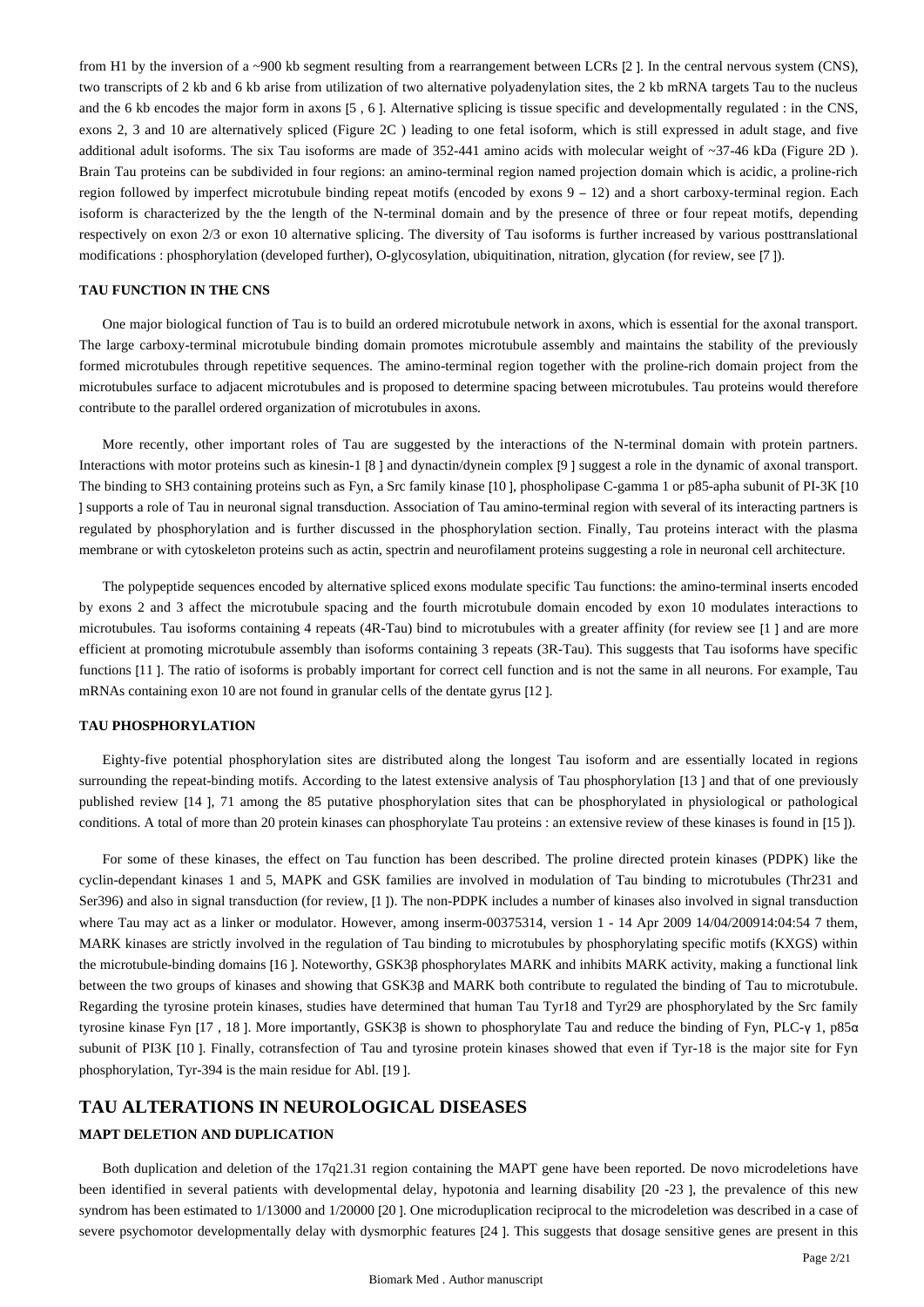chromosomal region, perhaps the MAPT gene. Further studies will be needed to evaluate the potential detrimental effects of Tau haplo-insufficiency or triplication.

### **MAPT GENE MUTATIONS**

In AD, no MAPT mutation has been described. However, study of familial cases of non Alzheimer's Tauopathies has lead to the discovery since 1994 of at least 43 MAPT mutations that cause very rare autosomal dominant inherited dementia named FTDP-17 (Frontotemporal dementia with parkinsonism linked to chromosome 17) (Tau mutations are listed on www.molgen.ua.ac.be/FTDmutations ) [25 ]. Approximately one hundred families with MAPT mutations have been reported in the world. The clinical features of these dementia are variable but are usually characterized initially by behavioural and motor disturbances that are later associated with cognitive impairment. The most common mutations, accounting for approximately 60% of known cases, are two missense mutations P301L, N279K and one splice site mutation (exon10 +16) (Figure 2B )[25 ]. MAPT missense mutations have also been identified in PSP, CBD and Pick's disease. The vast majority of these mutations are located in the coding region or close to the splice-donor site of the exon 10. The primary effect of most mutations appears to be a reduced ability of Tau to interact with microtubules, but alternatively some of them can affect exon-10 splicing leading to an imbalance in the expression of the different Tau protein isoforms. Furthermore, increased Tau self-assembly has also been detected in most of these mutated Tau proteins. In almost all these familial cases, accumulation of hyperphosphorylated Tau protein in neurons has been observed (for review, see [26 ]).

#### **MAPT GENE POLYMORPHISMS**

The first evidence that the H1 haplotype is associated to an increased risk for several Tauopathies was shown for PSP (progressive suplanuclear palsy). Further studies were then investigated in other Tauopathies like AD, FTD, CBD or Pick's disease (for review, see [3 , 27 ]) : except for CBD where a significant overrepresentation of H1 haplotype in affected patients was observed, results among studies were controversial and do not allow to conclude inserm-00375314, version 1 - 14 Apr 2009 14/04/200914:04:54 9 that Tau gene polymorphism is a risk factor for theses diseases. In Parkinson's disease, two recent studies showed that the H1 haplotype was associated with a significantly increased risk for Parkinson's disease (PD) [28 , 52 ]. Moreover, the sub-haplotype H1c, located in the promoter region of Tau gene, has been shown to be a more specific risk factor for PSP [29 ]. Association analysis of this H1c subhaplotype with AD [30 , 31 ] is controversial. The exact pathogenic mechanism by which MAPT polymorphisms can cause an increased risk is unknown but one hypothesis is that they can influence Tau expression and splicing. The H1 haplotype, and particularly the H1c, showed significantly greater expression in vitro of Tau proteins than H2 [32 ] but this was not confirmed in vivo on unaffected post-mortem human brain [33 ]. However, the H1 haplotype, appears to express up to 43% more exon 10+ transcripts than H2 [34 -36]. Interaction between MAPT gene and other potential pathogenic genes was also reported. For instance, the combination of risk genotypes of both MAPT and αclein has been recently shown to approximately double the risk for the development of PD [37 ].

### **ALTERED MAPT SPLICING**

Dysregulation of splicing can be caused either by alteration of cis-sequences on MAPT gene or alteration of MAPT splicing factors. The importance of MAPT splicing in the physiopathology of Tauopathies was first highlighted by FTDP-17 mutations, located within or in the vicinity of exon 10, affecting Exon 10 Tau splicing and placing it upstream of the dementia process. Regarding alteration of MAPT splicing factors, the disease model is myotonic dystrophy.

Myotonic dystrophy (DM) is the most prevalent form of adult-onset muscular dystrophy. Beside the cardinal muscle symptoms (myotony, progressive myopathy), other common troubles affect multiple organ systems (heart, genital tract, eyes, endocrine system), including the central nervous system : cognitive impairment, including memory, visuo-spatial recall, verbal scale, with cortical atrophy of the frontal and the temporal lobe and white matter lesions are often described in both DM1 and DM2 [38 , 39 ]. DMs are inherited autosomal dominant disorders caused by dynamically instable CTG or CCTG expansions in the 3'UTR of DPMK or the first intron of ZNF9 in DM1 and DM2, respectively [40 ]. A disruption of MAPT splicing in DM1 and DM2 is observed together with a pathological aggregation of Tau proteins (further developed in the paragraph "Tau as biomarkers of brain pathology") [41 -45 ]. In several cortical brain areas of a DM1 patient, exon 2 splicing is altered (Figure 3A ) with a reduced inclusion of exon 2 and a relative increase of 2-3- transcripts (Figure 3B ). Missplicing of exon 10 in DM1 is inconstantly observed [43 , 44 ]. Splicing alteration in DM1 and DM2 are due to a loss of function of a MAPT splice factor, MBNL1, caused by the DM1 or DM2 mutation [46 ] implicating a RNA-mediated trans mechanism (for review, see [40 , 47 ]).

Several studies suggest that altering MAPT splicing could be responsible of central nervous dysfunction by altering the Tau isoform ratio: overexpression of Tau 4R in neuroblastoma cells showed enhanced susceptibility to cell death [48 ] and animal models with excess of exon 2/3 inclusion causes gliopathy and spinal cord degeneration [49 ]. Thus, abnormal Tau splicing is sufficient to cause neurodegeneration, although the exact mechanism that leads to clinical symptoms is not clear. A disruption of proper balance of Tau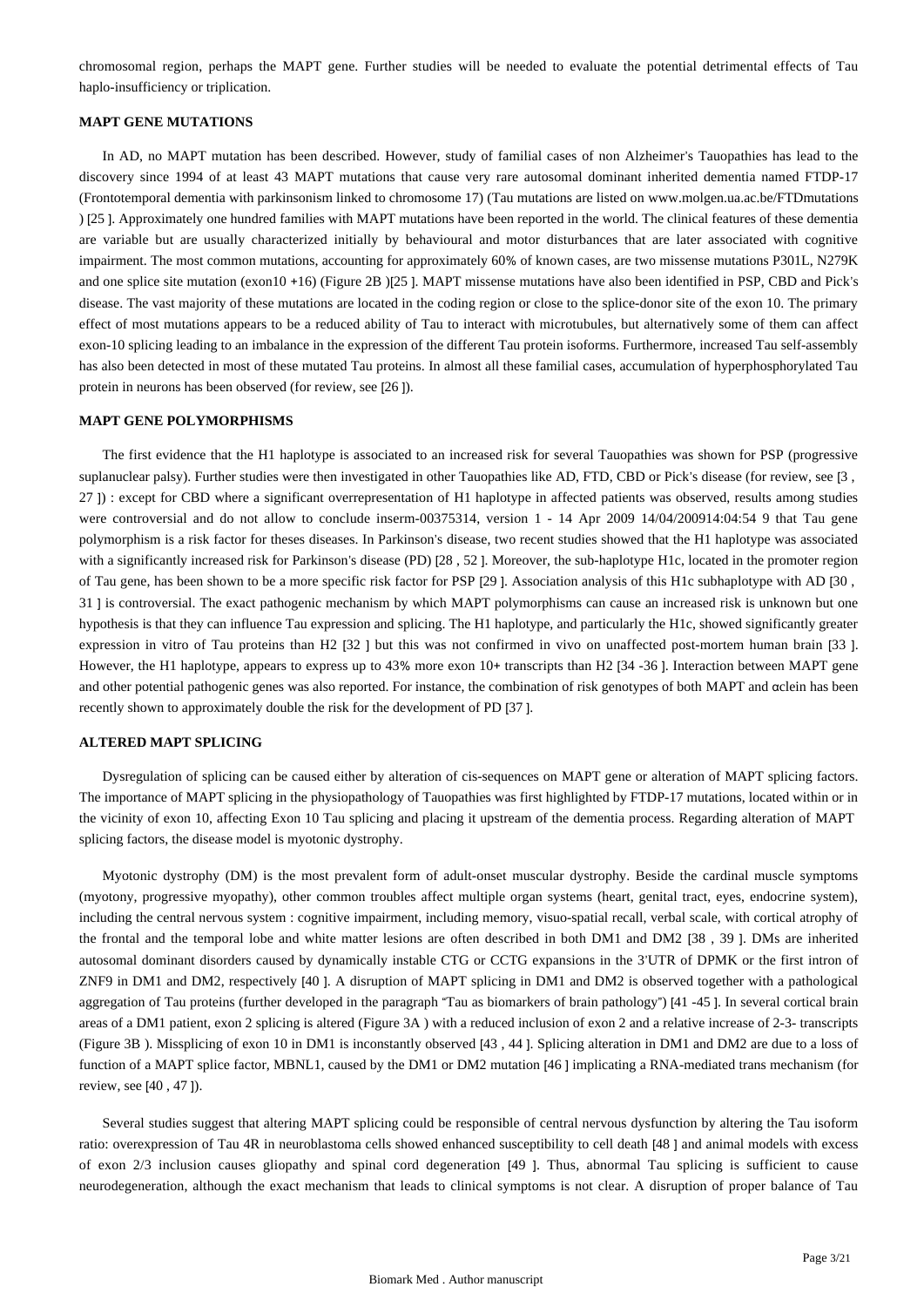isoforms is also observed in several sporadic Tauopathies, including FTD, PSP and CBD [50 ], PiD [51 ], PD [52 ] and is inconstantly observed in AD [53 -56 ]. This suggests that a common toxic mechanism is shared in all these Tauopathies and that restoring the isoform balance may be a novel therapeutic strategy [6 ].

# **TAU AGGREGATION**

In more than 20 neurodegenerative disorders, referred to as Tauopathies, Tau proteins aggregate in the affected cortical and subcortical brain regions [57 ], forming intraneuronal inclusions. The most known is AD and other Tauopathies include PSP, FTDP-17, CBD, FTD and PiD. Biochemically, the inclusions contain aggregated Tau proteins characterized by abnormal phosphorylation and/or abnormal splicing. All the isoforms are capable of polymerization into fibrillar structures such as those present in AD. During long time, it was admitted that Tau aggregation correlates with neuron loss and neuron toxicity; this was suggested by the fact that Tau aggregate spreading in AD brain increases with cognitive decline. More recently, some studies suggested that Tau aggregation can be dissociated from neuronal loss [58 , 59 ] and can be even be protective [60 ] as suggested for Huntingtin in Huntington disease [61 ]. Small Tau oligomers could be involved in neurodegeneration [62 ].

## **ALTERED TAU CONFORMATION**

Specific conformational changes of Tau are observed at early stages of AD. In FTDP-17, Tau proteins are altered. The conformational changes may render Tau more susceptible to phosphorylation. Abnormal conformation of Tau has been reported to be toxic in cell models and in transgenic mouse models [63 ]. When the aggregation occurs, fibrils take a very well structured organization corresponding to paired helical filaments (PHF) in neurofibrillary tangles for AD.

# **TAU HYPERPHOSPHORYLATION**

The most prominent modification of Tau in all Tauopathies is abnormal phosphorylation characterized by i) high level of phosphorylation on epitopes localized at the half-N-terminus and C-terminus outside the microtubule binding domains (e.g. epitopes pTau181, pTau199, pTau231 pTau396 and pTau404) and ii) additional pathological phosphorylation sites (e.g epitope pTau422) (phosphorylation sites on PHF-Tau are reviewed in [14 ]).

One consequence is that the most striking difference in between post-mortem Tau and PHF-Tau proteins is their electrophoretic profiles. Normal "post-mortem" Tau proteins are resolved as 6 main bands (45-67 kDa) whereas more acidic hyperphosphorylated PHF-Tau are resolved as four bands comprised between 60 and 74 kDa (see further, Figure 4 ). In normal brains, the pTau epitopes are rapidly dephosphorylated during the post-mortem delay: this effect is likely due to the rapid drop of ATP and activation of phosphatases. Conversely, in AD brains, this dephosphorylation does not occur. It may be due to 1) the aggregation of Tau proteins into filaments that render them inaccessible to phosphatases; 2) phosphatases that are no more activated in degenerating neurons or 3) phosphatases activity is already decreased [64 ]. Nevertheless, hyperphosphorylation and abnormal phosphorylation may useful as diagnostic markers. The most studied phospho-epitopes in CSF are pTau181 and pTau231. It is well established that pTau231 appears early in AD, occurring before the formation of PHF in the neurons of hippocampus. Phosphorylation at threonine 181 and serine 199 occurs later, and theses are only found to any appreciable extent in intracellular tangles [65 ]. Reactivity to TG3, an antibody that recognizes phosphothreonine 231, is found in pretangles, intracellular tangles and extracellular tangles and so is present at all stages of the disease. The additional pathological phosphorylation sites can be detected using antibodies that recognize PHF-Tau and not normal or "native" Tau, such as AD2 that recognizes the phosphorylated Serine 396 and Serine 404 or AT100 that recognizes the phosphorylated Threonines 212-217 and Serine 214. Nonetheless, to generate the pathological phospho-sites at AT100 epitope a sequential phosphorylation by two kinases [66 ] is necessary suggesting that several kinases may be deregulated in AD. Among the kinases described above, GSK3-β and cdk5 play an important role in regulating Tau phosphorylation under pathological conditions.

Hyperphosphorylated Tau-epitopes are not the same in all Tauopathies: in PiD, Pick bodies, the neuropathological feature of this disease and composed of aggregated Tau proteins, are not detected by the monoclonal antibody 12E8 raised against the phosphorylated residue Ser262/Ser356 whereas in other neurodegenerative disorders, this phosphorylation site is detected [67 , 68 ]. The lack of phosphorylation at Ser262 and 356 sites is likely to be related to either a kinase inhibition in neurons that degenerate in PiD or an absence of these kinases within degenerating neurons.

Hyperphosphorylation is associated with a loss of microtubule binding capacity and a consequent accumulation in neuronal bodies. Tau hyperphosphorylation correlates with neurodegeneration in the brain of transgenic mice overexpressing an FTDP-17 mutant [69 ]. Tau hyperphosphorylation is a relatively early event in the development of AD [70 ]. Phosphorylated Tau appears to be more resistant to proteolysis by different proteases [71 ] and therefore could accumulate in neurons and contribute to Tau toxicity.

## **TAU CATABOLISM**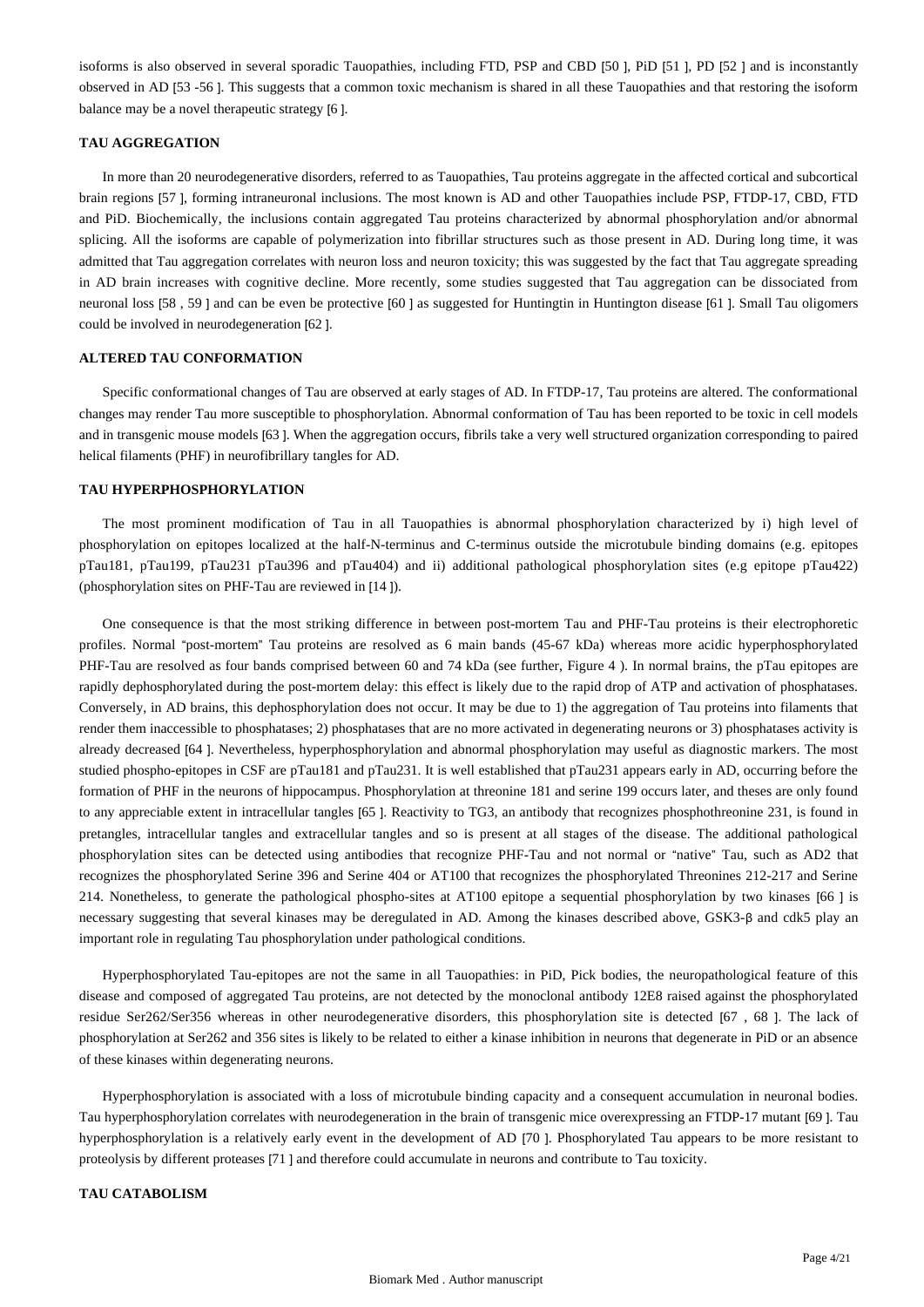Tau is cleaved in vivo by at least two groups of proteases, caspases [72 , 73 ] and calpains [74 ] and is degraded by the proteasome [75 ] . Tau fragments generated by different proteases may differ in their ability to assume pathological conformations, to aggregate and to induce neurotoxicity [76 , 77 ]. It has been shown that successive cleavage events occur on Tau protein during the course of NFT evolution in AD [76 ]. In AD and in other neurodegenerative disorders, Tau truncation by caspases is an early event [78 ]. Calpains also become over-activated because of elevation of cytosolic Ca2+ levels. Inhibition of the proteasome leads surprisingly to an increased Tau degradation [79 ]. Once proteolysed, Tau fragments turn into effectors of apoptosis and initiate and accelerate DNF development [80 , 81 ]. The number of aggregates positive for caspase 6 truncated Tau fragments has been inversely correlated to cognitive score during aging and early stages of AD [78 ]. More recently, a 35 kDa C-terminal Tau fragment, lacking the N-terminus of Tau but containing four microtubule-binding repeats was shown to be present only in neurodegenerative disorders in which 4R was overrepresented: it was detectable in PSP, CBD and 4R forms of FTDP-17 but was absent of controls, AD and PD brains [82 ]. All these observations suggest that Tau fragments are potential biomarkers of AD.

# **TAU PROTEINS AS BIOMARKERS OF BRAIN PATHOLOGY**

Tau aggregates form intraneuronal inclusions of typical morphologic features specific of the Tauopathies: neurofibrillary tangles, neuropil threads, dystrophic neurites of neuritic plaques and Pick bodies. The generation of specific antibodies using antibodies that recognize PHF-Tau and not normal or "native" Tau, such as AT100 and against amino acid sequences corresponding to alternative spliced exons 2, 3 and 10 allowed the characterization of Tau aggregates in Tauopathies, using immunoblotting and immunohistochemistry. Tau aggregates differ in both Tau phosphorylation and isoform content, which enables a molecular classification of Tauopathies. We propose a classification composed of four classes of Tauopathies, defined depending on the type of typical Tau electrophoretics profiles of aggregates, constituting disease specific biochemical signatures or "Bar Code" for neurodegenerative disorders [15 , 83 ].

#### **Class I: All Brain Tau isoforms are aggregated**

Class I is characterized by a pathological Tau quartet at 60, 64 and 69 kDa and a minor pathological Tau at 72/74 kDa [84 ]. This pathological Tau quartet corresponds to the aggregation of the six Tau isoforms [85 , 86 ]. This classification is summarized on Figure 4 . Adjacent to the Western blot image are the isoform composing each bands (For review see: [1 ]). Using histochemistry, aggregates of class I Tauopathies positively react with AD2, and antibodies directed against exon2 and exon 10 (Figure 4A ).

#### **Class II: Tau isoforms containing the exon 10 encoding sequence aggregate**

The class II profile is characterized essentially by the aggregation of Tau with four microtubule-binding domains (Figure 4B ). This pathological Tau profile is observed in corticobasal degeneration (CBD), Argyrophilic grain dementia (AGD), progressive supranuclear palsy (PSP), and Frontotemporal dementia linked to chromosome 17 due to Tau gene mutations [87 , 88 ]. PSP, CBD and AGD are rare atypical Parkinsonism disorders which classification was recently updated by the Consortium for Frontotemporal lobar degeneration [89 ].

# **Class III: Tau isoforms lacking the exon 10 encoding sequence aggregate**

Class III of Tauopathies includes PiD and autosomal dominant inherited FDTP-17 (Figure 4C ). Pick's disease is a rare form of neurodegenerative disorder characterized by a progressive dementing process. Early in the clinical course, patients show signs of frontal disinhibition [90 ]. Neuropathologically, Pick's disease is characterized by the presence of typical spheroid inclusions in the soma of neurons called Pick bodies. Pick bodies are labeled by Tau antibodies, with a higher density in the hippocampus than in the frontal and temporal cortices. The pathological Tau profile of PiD contrasts with that of class II Tauopathies, with the pathological Tau isoforms consisting essentially of the 3R Tau isoforms. Immunohistologic staining of those aggregates is postive with AD2 and anti-exon2 antibodies and negative with anti-exon10 antibody.

#### **Class IV: Tau isoform lacking exon 2, 3 and 10 principally aggregate**

Class IV is represented by myotonic dystrophy of type I and type II (Figure 4D ). Neuropathological lesions, such as neurofibrillary tangles, have been observed in adult DM1 individuals over 50 years of age. The pathological Tau profile of DM1 is characterized by a strong pathological Tau band at 60 kDa and to a lesser extent, a pathological Tau component at 64 and 69kDa. This typical pathological Tau profile is reflected by a reduced number of Tau isoform expression in the brain of individuals with DM1, at both the protein and mRNA levels [44 ]. The analysis of multiple brain regions of one genetically confirmed DM2 patient aged of 71 years, showed some neurofibrillary degenerating processes. Using specific immunological probes against amino acid sequences corresponding to exon 2 and exon 3 corresponding, the neurofibrillary lesions were shown to be devoid of Tau isoforms with Nterminal inserts (Figure 4D ) [45 ]. An altered splicing of Tau with a reduced expression of Tau isoforms containing the N-terminal inserts characterizes both DM1 and DM2.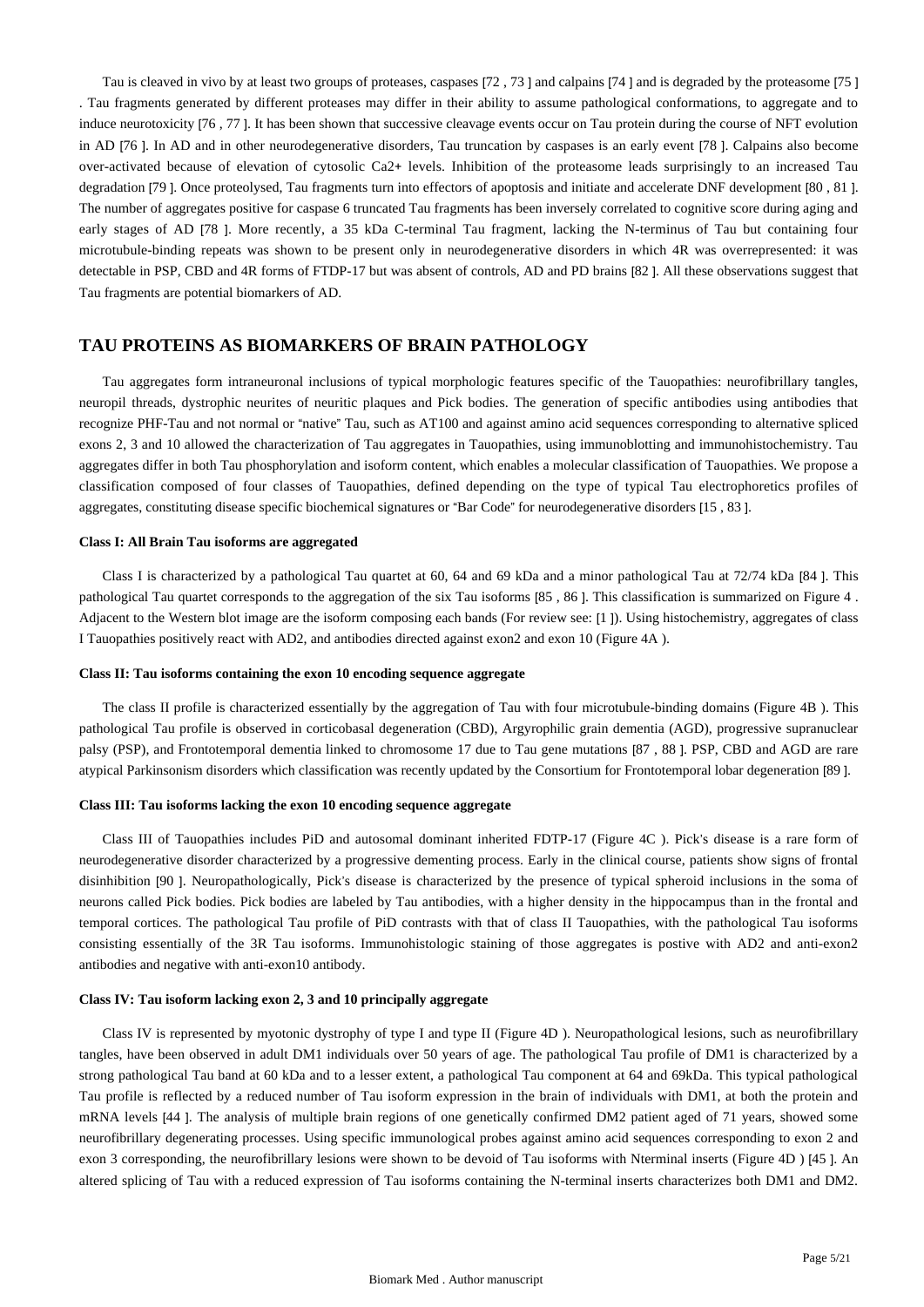Overall, it demonstrates that the central nervous system is affected and that DMs are real Tauopathies. The direct relationship between the altered splicing of Tau and neurofibrillary degeneration in DM remains to be established. Indeed, such an altered splicing of Tau is commonly observed in FTDP-17 and considered as reminiscent to neurofibrillary degeneration and Tauopathies.

# **TAU PROTEINS AS PERIPHERAL BIOMARKERS OF NEURODEGENERATIVE DISEASES**

The generation and characterization of highly sensitive and specific antibodies to the microtubule-associated protein Tau has not only lead to a better understanding and detailed characterization of Tau in normal and diseased brain, but has also advanced considerably our understanding of Tau as biomarker in circulating fluids for a number of neurological conditions. While the first observations on the presence of Tau in CSF were based on several sandwich immuno-assays, improvement in highly sensitive western-blotting techniques and the use of immuno-capture mass-spectrometric techniques has lead to the unequivocal characterization of Tau in CSF.

### **CSF TOTAL TAU : A BIOMARKER OF NEURONAL DEGENERATION**

The presence of Tau in cerebrospinal fluid (CSF) was first described in 1993. Quantitative analysis of total Tau in CSF (CSF-tTau) was developed, using ELISA assays with different Tau antibodies that detect all Tau isoforms independently of their phosphorylation state (see Figure 5 for antibodies used in these assays). These ELISAs showed that CSF-tTau displays an age-associated increase in non-demented control individuals [91 ] and therefore age-adjusted reference values should be used when CSF-tTau is used diagnostically. All the data of more than 50 studies including over 2500 AD patients and 1300 controls have consistently demonstrated increased CSF-tTau levels in AD, with mean levels 2-3 times higher compared to healthy controls (for review, see [92 ]). The most commonly used is a commercial sandwich ELISA kit (AT270-HT7), that shows a good specificity (90%) and sensitivity (81%) discriminating AD from age-matched controls [93 ]. Age-adjusted reference values have been established to improve discrimination between AD and controls:  $\langle$ 300 pg/ml in the group 21- 50 years of age,  $\langle$ 450 pg/ml in the group 51-70 years of age and  $\langle$ 500 pg/ml in the group 71- 93 years of age [ 94 ]. There is evidence that CSF-tTau reflect the presence of the neuropathological hallmarks of AD from neuropathological studies [95 ].

The increase of CSF-tTau comes probably from leakage of Tau from damaged neurons into CSF and therefore reflects the intensity of neuronal damage and degeneration. This is assumed from the fact that in acute conditions as stroke or Creutzfeld Jacob disease (CJD), there is a marked increase in CSF-tTau. After acute ischemic stroke, CSF-tTau level increases transiently (Table 1 ). The highest CSF-tTau levels with values of 10-50 times higher than in controls, were revealed in CJD, a disorder with very intense neuronal loss. Using a cut-off value of 1300 pg/ml, several studies on differentiation of CJD from AD and other dementia showed that CSF-tTau level is a highly discriminative marker, which has recently been confirmed in a neuropathological study to be as good as the established 14-3-3 marker for CJD [96 ]. Elevated values for CSF-tTau have also been found in bovine variant of CJD [97 ]. Increase of CSF-tTau levels are observed in several other acute neurological conditions, like severe malaria [98 ], Wernicke's encephalopathy [99 ], pediatric patients with brain tumor, hydrocephalus or serious CNS infections [100 ].

Studies assessing CSF-tTau in non-AD dementia such as FTD, PSP, CBD, Lewy Body Dementia (LBD), PDD and Amyotrophic Lateral Sclerosis (ALS) give contradictory results. In FTD cases, CSF-tTau has been found increased by some investigators and reported normal or reduced by others [101 -103 ]. In LBD, CSF-tTau has been found to be increased in some studies [104 ] and not in others [105 , 106 ] including one on an autopsy verified series [107 ]. Increased CSF-tTau has been also reported for PDD patient [108 , 109 ]. In PSP and CBD syndrome, CSF-tTau levels were found within normal range [109 ] or increased [92 ]. In ALS, inconstant increased CSF-tTau levels are described [110 , 111 ]. This suggests that presence of Tau pathology does not necessarily result in higher CSF-tTau levels. In vascular dementia (VaD), some studies have reported normal CSF-tTau levels whereas others have found an elevation [92 ]. These conflicting results might be caused by selection bias as high concomitant AD pathology was observed at autopsy in patients clinically diagnosed as VaD [112 ].

Normal CSF-tTau are found in several neurological diseases such as other type of dementia (alcoholic dementia), chronic neurological disorders (parkinson's disease [without dementia], multiple sclerosis) and psychiatric disorders (depression) [113 , 114 ].

In conclusion, CSF-tTau has a clear diagnostic value over that of clinical criteria of AD for the discrimination of AD from normal aging, depression, chronic neurological disorders, and alcoholic dementia and possibly VaD. However for differential diagnosis from other non-AD dementias (FTD, CBD and LBD), the diagnostic value of CSF-tTau is insufficient.

# **CSF-pTAU: A BIOMARKER OF HYPERPHOSPHORYLATION**

The use of phospho-dependent antibodies showed that phosphorylated Tau is recovered in the CSF and that several phospho-epitopes are present (for review see [92 ], such as Thr181, Thr235, Ser396 and Ser404. A moderate to marked increase in CSF-pTau compared to controls has been found for all the different ELISA methods based on these antibodies (for review, see [92 ], [93 ]). Pooling 13 different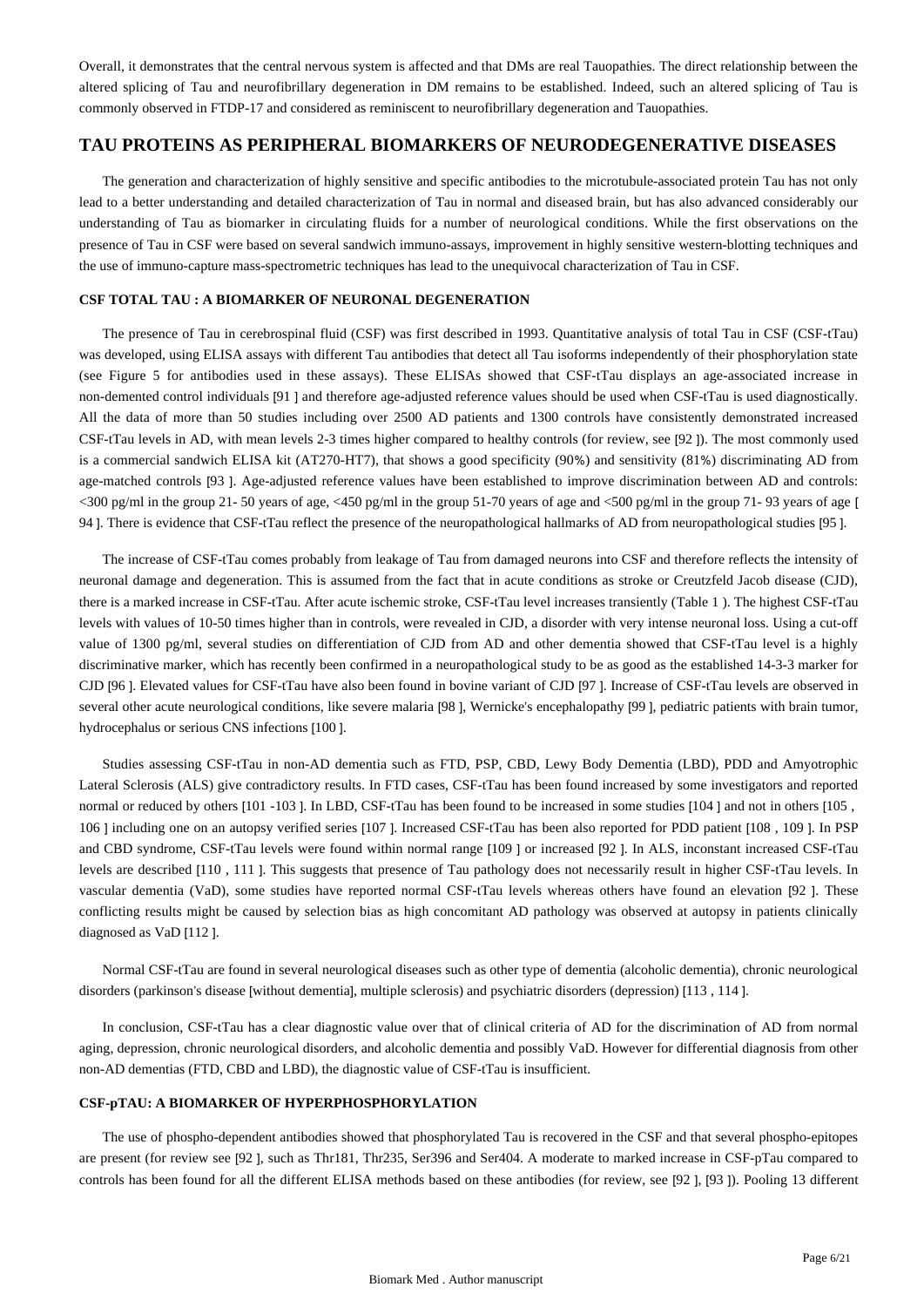papers including more than 1000 AD patients and 500 controls, the mean sensitivity to discriminate AD from controls was 81% and the specificity 91% [115 ]. A study compared the diagnostic performances of pTau181, pTau199 and pTau231 in the same samples [116 ]: all three pTau assays discriminated as well AD from normal aging.

There is no change in CSF-pTau after acute stroke [92 ], although there is a marked increase in total Tau. Furthermore, CSF-pTau levels are normal or only mildly increased in CJD despite a huge increase in total Tau [117 ]. This suggests that pTau is probably not simply a marker of neuronal loss but reflects the phosphorylation state of Tau. Normal CSF levels of pTau are found in chronic neurological disorders (parkinson's disease, multiple sclerosis or ALS) and psychiatric disorders (depression) [91 , 118 ] and also in most cases of other dementia such as VaD, FTD and LBD [92 , 116 ]. This implies that the specificity of pTau to differentiate from other dementias is higher than for total Tau, reaching more than 80% [119 ]. However, differences were observed between phospho-epitopes in their potential to discriminate AD from other dementias: the best discrimination between AD and FTD being obtained with pTau231, between AD and DLB with pTau181 [119 , 120 ]. The use of phospho-Tau as a marker to distinguish dementia with Lewy bodies from fronto-temporal lobe dementia [120 ] also shows promising results, which needs to be further confirmed and extended [102 , 121 ]. Finally, it is interesting to note that Tau pathology and hyperphosphorylation does not necessarily result in increased CSF-pTau levels.

### **INFLUENCE OF GENE POLYMORPHISMS ON TOTAL TAU AND pTAU LEVELS**

Interindividual variations of CSF Tau and pTau levels are important in controls and in AD patients. Therefore, some investigators studied the impact of polymorphisms known to be associated to an increased risk of developing AD on these levels. Neither apoEεe nor MAPT H1/H2 haplotype influenced CSF of total Tau or phospho-Tau [122 -126 ]. Concerning association of MAPT H1c haplotype with CSF-tTau levels, results are contradictory [126 , 127 ]. One study showed that two very rare H1 haplotypes were correlated with higher CSF-tTau levels. However, a combined genotype and CSF-tTau or CSF-pTau may be useful for the diagnosis or prognosis of other neurodegenerative disease. Finally, a very interesting recent observation was that a polymorphism of the kinesin light chain 1 gene (KNS2), that has been demonstrated to be associated to an increased risk of developing AD [128 ], was associated with high CSF pTau levels in MCI patients who converted to AD [129 ].

#### **pTAU : A PREDICTIVE BIOMARKER OF AD**

The rationale for CSF-tTau and CSF-pTau as predictive biomarkers of AD is that pTau is a major component of pre-tangle PHF and mature neurofibrillary tangles that are present within the brain even before the onset of AD [70 ]. During this preclinical period there is a gradual loss of axons and neurons, and at a certain threshold the first symptoms, most often impaired episodic memory, appear. At this stage patients do not fulfil the criteria for dementia and may be diagnosed with mild cognitive impairment (MCI). Patients with MCI can evolve to AD or remain with their MCI. The former are named converters or prodromal Alzheimer patients [130 ].

Several studies showed that high CSF-tTau and CSF-pTau levels were found already in early AD and the performance of these biomarkers in AD cases with MMSE (Mini-Mental State Examination) scores above 23-25 have been found to be similar to those in more advanced AD [131 ]. Moreover, in MCI cases that developed AD during clinical follow-up, these biomarkers are already altered with sensitivities similar to those found in AD cases with clinical dementia [132 ]. Longitudinal studies over periods ranging between 2 and 6 years in subjects with MCI showed that pTau levels were significantly increased only in the MCI converters and that pTau at different epitopes including Thr181, Thr231 and Ser 199 is the most reliable predictor of the decline from MCI to AD, with a sensitivity for prediction of 66- 100% and a specificity of 66-78% [133 -139 ]. It is important to note that as only ~15% of MCI cases progress to AD each year [140 ], only very extensive follow up (more than 5 years) are needed to ascertain which patients will not develop dementia. Until today, most studies were done on shorter follow-up periods; it is probable that the specificity data are too low. Finally, these data on sporadic AD are confirmed by studies of familiar AD showing that increased CSF-tTau and CSF-pTau levels are elevated in presymptomatic PSN-1 or APP mutation carriers [141 ]. The very early diagnosis of AD at a presymptomatic stage of the disease will be the basis for initiating preventive treatments in the future.

#### **CLINICAL SIGNIFICANCE OF CSF TAU AND pTAU LEVELS IN NEURODEGENERATIVE DISEASES**

Dementia disorders are characterized by progressive cognitive and functional decline. While the increase in CSF levels of Tau in patients with AD was rapidly confirmed, its use as a diagnostic marker is based on the sustained unchanged levels over longer periods of time during the disease process (see Table 1 for an overview of published data). In most studies, no significant changes in CSF-tTau and CSF-pTau have been reported in follow-up studies in mid- and late-stage AD with CVs ranging from 6.1% in a 6 month follow-up study to 21% in a 1 year follow-up. Studies in other neurodegenerative diseases such as brain trauma, neurotoxicity, alcohol dementia the increase in CSF-tTau levels is transient (Table 1 ). While some of these studies in neurodegenerative diseases associated with neuronal/axonal loss seem controversial, timing of CSF sampling with respect to the transient change is obviously crucial to the interpretation of the results. Indeed longitudinal follow-up studies in patients with multiple sclerosis [142 ], Guillain-Barré syndrome [143 ] or traumatic brain injury [ 144 ] suggest that degree of elevated Tau is related to poor outcome and thus may have prognostic value. Thus in neurodegenerative diseases in which axonal damage is related to clinical outcome quantifying CSF-tTau might have prognostic value, while in AD, MCI-AD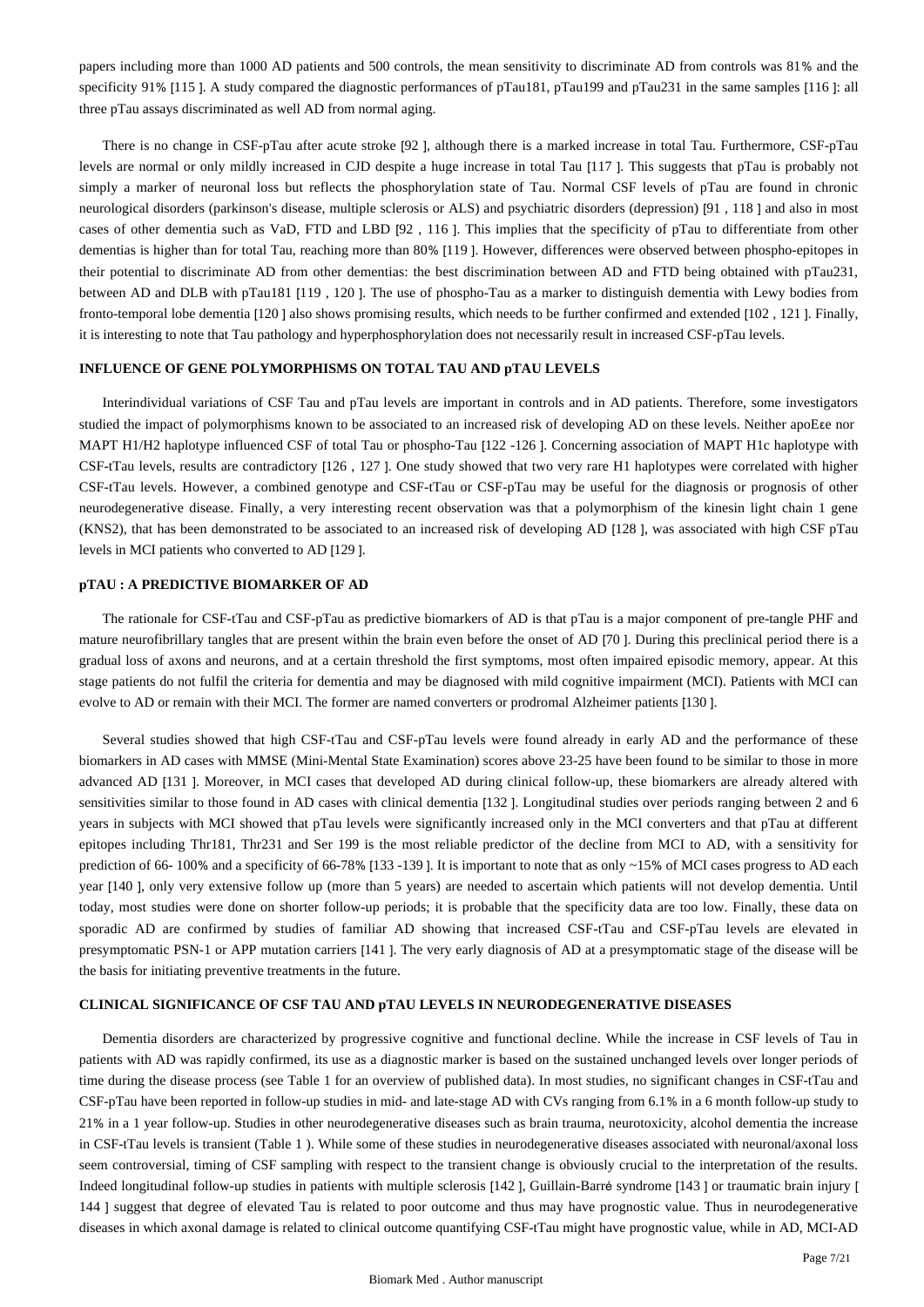and Creutzfeld-Jacob disease where the elevation of Tau is high and relatively stable, the increase of Tau levels has diagnostic and progonstic value [96 , 130 , 145 ].

### **INCREASED POWER OF CSF TAU BIOMARKERS WHEN COMBINED TOGETHER OR WITH OTHER BIOMARKERS**

The combination of several CSF markers will increase the specificity of tests for discriminating dementia. Especially, the association of CSF amyloid peptide Aβthat reflect the presence of amyloid plaques in AD brains increases the diagnostic power of Tau proteins (for review, see [92 , 146 -148 ]).

Stable increased tTau/pTau levels do not only have value in differential dementia diagnosis [149 ], but might also be useful in early diagnosis. Also in this early stage of the disease the levels of CSF-tTau/pTau is stable over time (Table 1 [135 , 139 , 145 , 150 ]). To improve the reliability of early diagnosis of AD a combination of biomarkers will be required.

The association of 14-3-3 protein with CSF-tTau increases test specificity for the diagnosis of CJD [151 ]. Moreover, the ratio of pTau to total CSF-tTau was found to discriminate CJD from other neurodegenerative disease without any overlap [117 ]. Finaly, pTau and/or pTau/tTau ratio might be important markers to differentiate subtypes of CJD [97 , 152 ].

#### **CSF-tTAU AND pTAU AS THERAPEUTIC MONITORING BIOMARKERS**

Stable levels over longer periods of time are not only useful in early diagnosis but offers also potential as a surrogate biomarker. The definition of a surrogate endpoint is that a biomarker is intended to substitute for a clinical endpoint. It is expected that such an endpoint predicts clinical benefit based on epidemiologic, therapeutic, pathophysiological, or other scientific evidence [153 ]. Several small drug studies have already studied CSF-tTau/pTau in relation to drug treatment in AD patients and a number of these studies suggest that Tau/pTau levels can be 'normalized/decreased' upon treatment (Table 2 ). In particular the reduction of CSF-tTau in immunotherapy might be particular relevant. Furthermore, association studies with single nucleotide polymorphisms suggest that the use of Tau measurements can further be improved taking into account those associations (Table 2 ). Also discoveries in other drug treatments such as the association of Tau mRNA levels with sensitivity to Paclitaxel treatment of breast cancer [154 ], might also be of relevance for Tau-related disorders [ 155 ] (Table 2 ). However, clearly this field of biomarker research is in its early phases and longitudinal studies are required to definitely demonstrate the relationship between change in Tau/pTau levels and clinical outcome.

#### **CSF TAU FRAGMENTS: PROMISING DIFFERENTIAL BIOMARKERS OF DEMENTIA**

Tau in CSF consists of partially proteolytic fragments ranging from 14 kDa to 55 kDa and full-size Tau. Based on identification of specific peptides it is clear that all isoforms found in the brain are present in the CSF. Tau fragments are mainly composed of two major polypeptides of 55kDa and 33kDa [109 ]. The 55kDa band contains a large domain of Tau extending from the N-terminal region (amino acid 159) to the carboxy-terminal region (amino acid 432). In contrast, the 33kDa band shares a similar amino-terminal epitope with that of the 55kDa band, but is truncated at the C-terminus of Tau. Those Tau fragments were shown to be present in the brain tissue [82 ]. A 14kDa fragment of Tau was also evidenced by Zemlan and collaborators using C-terminal Tau antibodies [156 ]. More recently, a characterization by mass spectrometry of Tau in human CSF identified 19 tryptic fragments, of which 16 are common to all isoforms and 3 specific of unique Tau isoforms [157 ]. The sequence of the largest form of human brain Tau is shown in figure 5 and summarizes the characterization of Tau in CSF.

In CSF of PSP patients, Tau ratio 33 kDa/55 kDa was significantly decreased when compared to controls and AD, FTD and CBD. This is consistent with the recent study in PSP brain identifying a Tau fragment specific of 4R isoforms [82 ]. The multiplicity of Tau fragments in CSF represents a great potential for differential diagnosis of dementia and therefore their analysis should be developed further in independent studies and on larger patient series. Thus, a detailed characterization of Tau in CSF of neurodegenerative diseases [157 , 158 ] may lead to simple biochemical tests that may assist in sometimes-difficult neurological diagnosis.

#### **FUTURE PERSPECTIVE**

For the use of Tau as biomarker in large clinical trials or in clinical practice, one important goal in the future years will be to develop sensitive methods to detect the very low inserm-00375314, version 1 - 14 Apr 2009 14/04/200914:04:54 25 concentration of Tau in the blood (~30 pMol) and even in urine. One promising techniques will be immunoPCR. High-confidence protein identifications in the HUPO plasma proteome have identified Tau in two paired plasma/serum samples, suggesting the presence of Tau in some of the samples [159 ]. Indeed a number of early reports using the tTau ELISA (AT270-HT7) assay or an assay for truncated Tau have reported increased Tau-like immunoreactivity in serum/plasma [160 -164 ] of patients with severe neurodegeneration. However, not all studies have reported increased Tau levels in serum [165 ], suggesting that sample pre-treatment and handling will be crucial in developing a reliable Tau assay in blood/plasma. The stable increased levels of CSF-Tau/pTau might be a unique feature of AD that will be reflected in the plasma of patients. A multiparametric approach will probably be needed to solve the problem of differential diagnosis of neurodegenerative diseases. Therefore, the development of new technologies like xMAP (Luminex®) allowing the simultaneous analysis of as much as hundred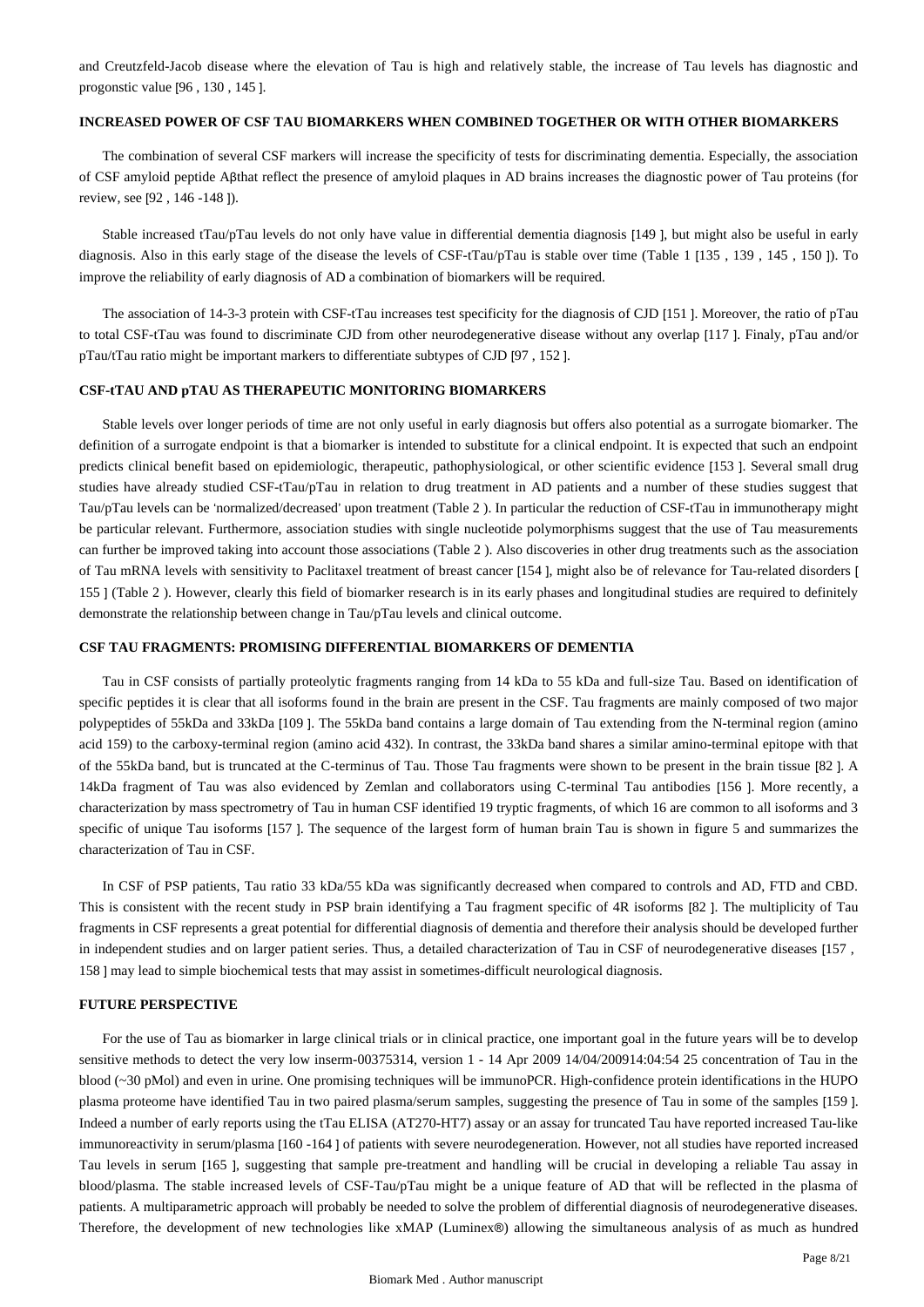biomarkers is promising. The diagnosis of neurodegenerative diseases will very probably rely on the definition of disease specific protein profiles.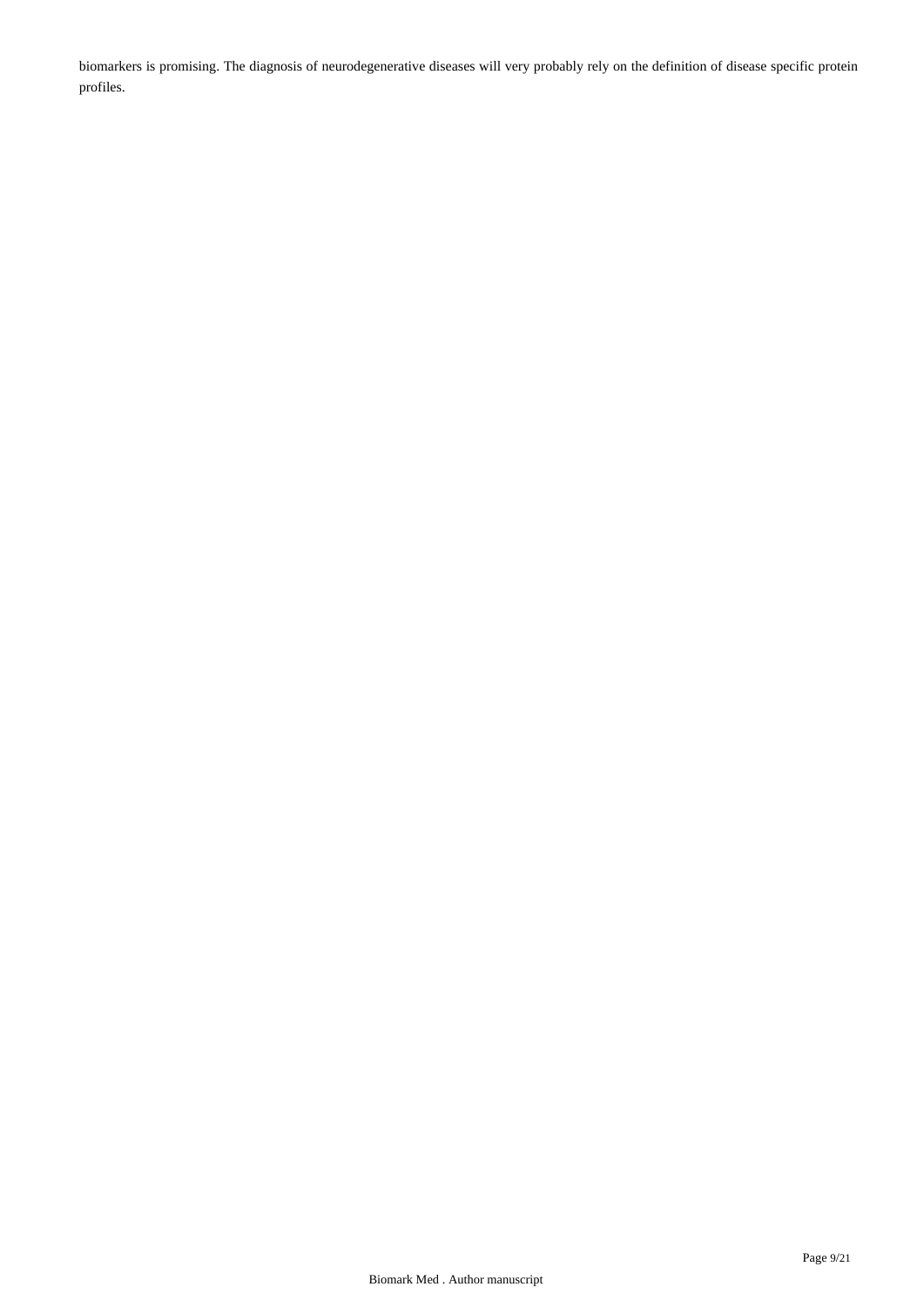# **EXECUTIVE SUMMARY**

### **The microtubule associated protein Tau**

- alternative splicing and posttranslational modifications leads to multiple Tau isoforms
- Tau proteins have major functions in the CNS in axonal transport and possibly in signal transduction
- Tau phosphorylation modulates its activity in the CNS

# **Tau alterations in neurodegenerative diseases**

- MAPT mutations are responsible of rare forms of dementia
- MAPT polymorphims are associated with some dementia like PSP, CBD, PD or AD
- Altered MAPT splicing is observed in genetic forms of dementia and in sporadic Tauopathies. The consequently imbalance of Tau isoforms could be responsible of neuron dysfunction.
- Tau aggregation is a major feature of a class of dementia named Tauopathies.
- Altered Tau conformation is observed in Tauopathies
- Tau abnormal hyperphosphorylation is a main stigmat observed in Tauopathies.
- Loss of Tau protein expression is observed in some types of FTDs.
- Tau protein cleavage is observed in the brain of patients with Tauopathies.

# **Tau proteins as biomarkers of brain pathology**

Immunohistology of Tau inclusions and electrophoretic analysis of Tau aggregates allows a classification of Tauopathies usefull for post-mortem differential diagnosis.

# **Tau proteins as peripheral biomarkers of neurodegenerative diseases**

- CSF total Tau levels has a clear diagnostic value for AD but is insufficient for differential dementia diagnosis
- CSF phospho-Tau levels have an improved diagnostic value for AD compared to total Tau levels and a potential for differential diagnosis depending on phosphorylation sites.
- ApoE has no effect on CSF-tTau and pTau. Kinesin polymorphism is associated with high CSF-pTau levels.
- CSF-pTau levels are altered very early during the disease course of AD and are therefore useful predictive biomarkers.
- CSF-tTau levels has a diagnostic value in AD and CJD and a prognostic value in transient acute neuronal damage syndroms.
- The combination of CSF Tau levels together or with other biomarkers increases sensitivity and specificity of diagnosis.
- Stable levels of CSF tTau and pTau are potentially useful for monitoring novel therapeutic assays.
- The new identified multiple fragments of Tau in brain and CSF are promising candidates for differential diagnosis of Tauopathies.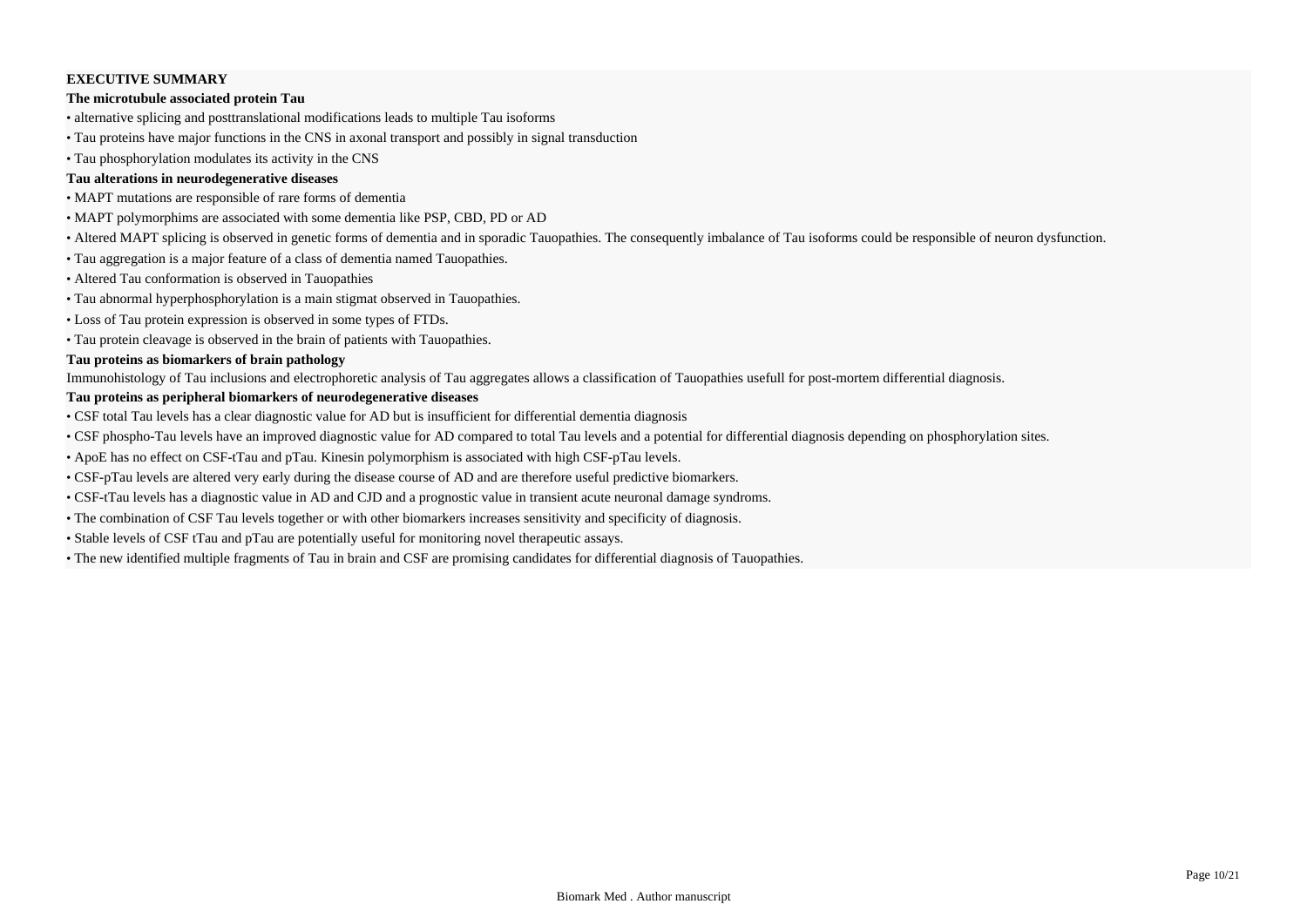# **Ackowledgements:**

This work was supported by Inserm, CNRS, IMPRT, University of Lille 2, Lille County Hospital (CHR-Lille), Région Nord/Pas-de-Calais, FEDER, and grants from Association Française contre les Myopathies (AFM2006-1579 and AFM2007-1043), GIP ANR-05- BLANC-0320-01, GIS-Longévité, and Fédération pour la Recherche sur le Cerveau and from the European Community: APOPIS (contract LSHM-CT-2003-503330), cNEUPRO (contract LSHM-CT-2007-037950) & MEMOSAD (contract F2-2007-200611).

# **Footnotes:**

**Disclosure Statement** The authors have reported no conflict of interest. Eugeen Vanmechelen is employee from Innogenetics NV, Gent, Belgium.

# **References:**

- 1 . Buee L , Bussiere T , Buee-Scherrer V , Delacourte A , Hof PR . Tau protein isoforms, phosphorylation and role in neurodegenerative disorders . Brain Res Brain Res Rev .  $2000$ ; 33: (1) 95 - 130
- 2 . Stefansson H , Helgason A , Thorleifsson G , Steinthorsdottir V , Masson G , Barnard J , Baker A , Jonasdottir A , Ingason A , Gudnadottir VG . A common inversion under selection in Europeans . Nature genetics . 2005 ; 37 : (2 ) 129 - 137
- 3 . Schraen-Maschke S , Dhaenens CM , Delacourte A , Sablonniere B . Microtubule-associated protein tau gene: a risk factor in human neurodegenerative diseases . Neurobiology of disease . 2004 ; 15 : (3 ) 449 - 460
- 4 . Pittman AM , Myers AJ , Duckworth J , Bryden L , Hanson M , Abou-Sleiman P , Wood NW , Hardy J , Lees A , de Silva R . The structure of the tau haplotype in controls and in progressive supranuclear palsy . Human molecular genetics . 2004 ; 13 : (12 ) 1267 - 1274
- 5 . Andreadis A . Tau gene alternative splicing: expression patterns, regulation and modulation of function in normal brain and neurodegenerative diseases . Biochim Biophys Acta . 2005 ; 1739 : (2-3 ) 91 - 103
- 6 . Gallo JM , Noble W , Martin TR . RNA and protein-dependent mechanisms in tauopathies: consequences for therapeutic strategies . Cell Mol Life Sci . 2007 ; 64 : (13 ) 1701 - 1714
- 7 . Wang JZ , Liu F . Microtubule-associated protein tau in development, degeneration and protection of neurons . Progress in neurobiology . 2008 ; 85 : (2 ) 148 175
- 8 . Utton MA , Noble WJ , Hill JE , Anderton BH , Hanger DP . Molecular motors implicated in the axonal transport of tau and alpha-synuclein . Journal of cell science . 2005 ; 118 : (Pt 20 ) 4645 - 4654
- 9 . Magnani E , Fan J , Gasparini L , Golding M , Williams M , Schiavo G , Goedert M , Amos LA , Spillantini MG . Interaction of tau protein with the dynactin complex . The EMBO journal . 2007 ; 26 : (21 ) 4546 - 4554
- 10 . Reynolds CH , Garwood CJ , Wray S , Price C , Kellie S , Perera T , Zvelebil M , Yang A , Sheppard PW , Varndell IM . Phosphorylation regulates tau interactions with SH3 domains of phosphatidylinositol-3-kinase, phospholipase cgamma 1, GRB2 and SRC-family kinases . The Journal of biological chemistry . 2008 ;
- 11 . Deshpande A , Win KM , Busciglio J . Tau isoform expression and regulation in human cortical neurons . Faseb J . 2008 ;
- 12 . Goedert M , Spillantini MG , Jakes R , Rutherford D , Crowther RA . Multiple isoforms of human microtubule-associated protein tau: sequences and localization in neurofibrillary tangles of Alzheimer's disease . Neuron . 1989 ; 3 : (4 ) 519 - 526
- 13 . Hanger DP , Byers HL , Wray S , Leung KY , Saxton MJ , Seereeram A , Reynolds CH , Ward MA , Anderton BH . Novel phosphorylation sites in tau from Alzheimer brain support a role for casein kinase 1 in disease pathogenesis . The Journal of biological chemistry . 2007 ; 282 : (32 ) 23645 - 23654
- 14 . Sergeant N , Bretteville A , Hamdane M , Caillet-Boudin ML , Grognet P , Bombois S , Blum D , Delacourte A , Pasquier F , Vanmechelen E . Biochemistry of Tau in Alzheimer's disease and related neurological disorders . Expert Rev Proteomics . 2008 ; 5 : (2 ) 207 - 224
- 15 . Sergeant N , Delacourte A , Buee L . Tau protein as a differential biomarker of tauopathies . Biochim Biophys Acta . 2005 ; 1739 : (2-3 ) 179 197
- 16 . Mandelkow EM , Thies E , Trinczek B , Biernat J , Mandelkow E . MARK/PAR1 kinase is a regulator of microtubule-dependent transport in axons . The Journal of cell biology . 2004 ; 167 : (1 ) 99 - 110
- 17 . Lee G , Thangavel R , Sharma VM , Litersky JM , Bhaskar K , Fang SM , Do LH , Andreadis A , Van Hoesen G , Ksiezak-Reding H . Phosphorylation of tau by fyn: implications for Alzheimer's disease . J Neurosci . 2004 ; 24 : (9 ) 2304 - 2312
- 18 . Williamson R , Scales T , Clark BR , Gibb G , Reynolds CH , Kellie S , Bird IN , Varndell IM , Sheppard PW , Everall I . Rapid tyrosine phosphorylation of neuronal proteins including tau and focal adhesion kinase in response to amyloid-beta peptide exposure: involvement of Src family protein kinases . J Neurosci . 2002 ; 22 : (1 ) 10 - 20
- 19 . Derkinderen P , Scales TM , Hanger DP , Leung KY , Byers HL , Ward MA , Lenz C , Price C , Bird IN , Perera T . Tyrosine 394 is phosphorylated in Alzheimer's paired helical filament tau and in fetal tau with c-Abl as the candidate tyrosine kinase . J Neurosci . 2005 ; 25 : (28 ) 6584 - 6593
- 20 . Koolen DA , Vissers LE , Pfundt R , de Leeuw N , Knight SJ , Regan R , Kooy RF , Reyniers E , Romano C , Fichera M . A new chromosome 17q21.31 microdeletion syndrome associated with a common inversion polymorphism . Nature genetics . 2006 ; 38 : (9 ) 999 - 1001
- 21 . Sharp AJ , Hansen S , Selzer RR , Cheng Z , Regan R , Hurst JA , Stewart H , Price SM , Blair E , Hennekam RC . Discovery of previously unidentified genomic disorders from the duplication architecture of the human genome . Nature genetics . 2006 ; 38 : (9 ) 1038 - 1042
- 22 . Varela MC , Krepischi-Santos AC , Paz JA , Knijnenburg J , Szuhai K , Rosenberg C , Koiffmann CP . A 17q21.31 microdeletion encompassing the MAPT gene in a mentally impaired patient . Cytogenetic and genome research . 2006 ; 114 : (1 ) 89 - 92
- 23 . Shaw-Smith C , Pittman AM , Willatt L , Martin H , Rickman L , Gribble S , Curley R , Cumming S , Dunn C , Kalaitzopoulos D . Microdeletion encompassing MAPT at chromosome 17q21.3 is associated with developmental delay and learning disability . Nature genetics . 2006 ; 38 : (9 ) 1032 - 1037
- 24 . Kirchhoff M , Bisgaard AM , Duno M , Hansen FJ , Schwartz M . A 17q21.31 microduplication, reciprocal to the newly described 17q21.31 microdeletion, in a girl with severe psychomotor developmental delay and dysmorphic craniofacial features . European journal of medical genetics . 2007 ; 50 : (4 ) 256 - 263
- 25 . Wszolek ZK , Tsuboi Y , Ghetti B , Pickering-Brown S , Baba Y , Cheshire WP . Frontotemporal dementia and parkinsonism linked to chromosome 17 (FTDP-17) . Orphanet journal of rare diseases  $.2006 \cdot 1 \cdot 30$ .
- 26 . Boeve BF , Hutton M . Refining frontotemporal dementia with parkinsonism linked to chromosome 17: introducing FTDP-17 (MAPT) and FTDP-17 (PGRN) . Archives of neurology . 2008 ; 65 : (4 ) 460 - 464
- 27 . Caffrey TM , Wade-Martins R . Functional MAPT haplotypes: bridging the gap between genotype and neuropathology . Neurobiology of disease . 2007 ; 27 : (1 ) 1 10
- 28 . Zabetian CP , Hutter CM , Factor SA , Nutt JG , Higgins DS , Griffith A , Roberts JW , Leis BC , Kay DM , Yearout D . Association analysis of MAPT H1 haplotype and subhaplotypes in Parkinson's disease . Annals of neurology . 2007 ; 62 : (2 ) 137 - 144
- 29 . Pittman AM , Myers AJ , Abou-Sleiman P , Fung HC , Kaleem M , Marlowe L , Duckworth J , Leung D , Williams D , Kilford L . Linkage disequilibrium fine mapping and haplotype association analysis of the tau gene in progressive supranuclear palsy and corticobasal degeneration . Journal of medical genetics . 2005 ; 42 : (11 ) 837 - 846
- 30 . Myers AJ , Kaleem M , Marlowe L , Pittman AM , Lees AJ , Fung HC , Duckworth J , Leung D , Gibson A , Morris CM . The H1c haplotype at the MAPT locus is associated with Alzheimer's disease . Human molecular genetics . 2005 ; 14 : (16 ) 2399 - 2404
- 31 . Mukherjee O , Pastor P , Cairns NJ , Chakraverty S , Kauwe JS , Shears S , Behrens MI , Budde J , Hinrichs AL , Norton J . HDDD2 is a familial frontotemporal lobar degeneration with ubiquitin-positive, tau-negative inclusions caused by a missense mutation in the signal peptide of progranulin . Annals of neurology . 2006 ; 60 : (3) 314 -322
- 32 . Rademakers R , Melquist S , Cruts M , Theuns J , Del-Favero J , Poorkaj P , Baker M , Sleegers K , Crook R , De Pooter T . High-density SNP haplotyping suggests altered regulation of tau gene expression in progressive supranuclear palsy . Human molecular genetics . 2005 ; 14 : (21 ) 3281 - 3292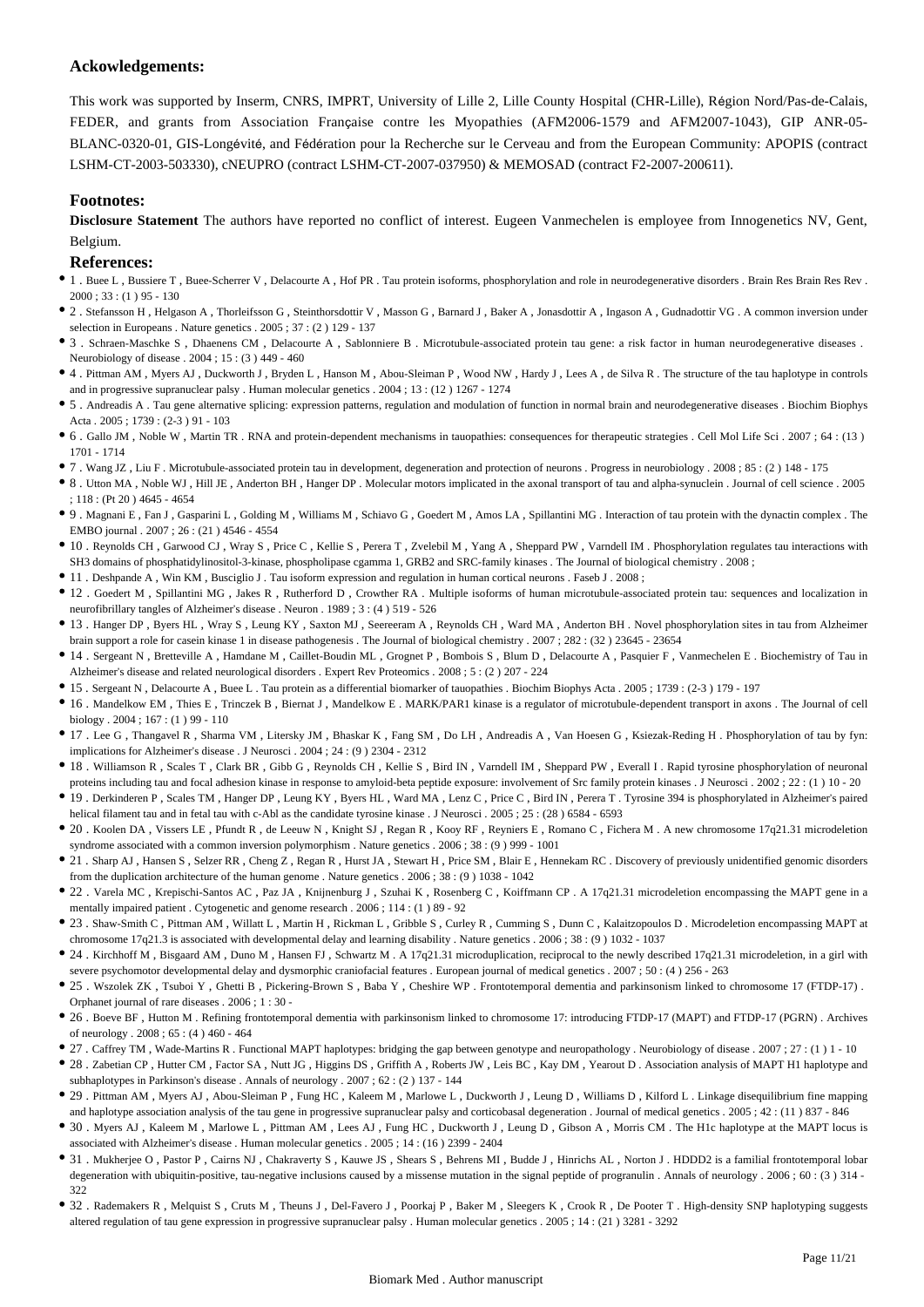- 33 . Hayesmoore JB , Bray NJ , Cross WC , Owen MJ , O'Donovan MC , Morris HR . The effect of age and the H1c MAPT haplotype on MAPT expression in human brain . Neurobiology of aging . 2008 ;
- 34 . Myers AJ , Pittman AM , Zhao AS , Rohrer K , Kaleem M , Marlowe L , Lees A , Leung D , McKeith IG , Perry RH . The MAPT H1c risk haplotype is associated with increased expression of tau and especially of 4 repeat containing transcripts . Neurobiology of disease . 2007 ; 25 : (3 ) 561 - 570
- 35 . Caffrey TM , Joachim C , Paracchini S , Esiri MM , Wade-Martins R . Haplotype-specific expression of exon 10 at the human MAPT locus . Human molecular genetics . 2006 ; 15 : (24 ) 3529 - 3537
- 36 . Llado A , Ezquerra M , Gaig C , Sanchez-Valle R , Tolosa E , Molinuevo JL . Brain tau expression and correlation with the H1/H1 tau genotype in frontotemporal lobar degeneration patients . J Neural Transm . 2007 ; 114 : (12 ) 1585 - 1588
- 37 . Goris A , Williams-Gray CH , Clark GR , Foltynie T , Lewis SJ , Brown J , Ban M , Spillantini MG , Compston A , Burn DJ . Tau and alpha-synuclein in susceptibility to, and dementia in, Parkinson's disease . Annals of neurology . 2007 ; 62 : (2 ) 145 - 153
- 38 . Meola G , Sansone V . Cerebral involvement in myotonic dystrophies . Muscle & nerve . 2007 ; 36 : (3 ) 294 306
- 39 . Sansone V , Gandossini S , Cotelli M , Calabria M , Zanetti O , Meola G . Cognitive impairment in adult myotonic dystrophies: a longitudinal study . Neurol Sci . 2007 ;  $28: (1) 9 - 15$
- 40 . Ranum LP , Cooper TA . RNA-mediated neuromuscular disorders . Annual review of neuroscience . 2006 ; 29 : 259 277
- 41 . Vermersch P , Sergeant N , Ruchoux MM , Hofmann-Radvanyi H , Wattez A , Petit H , Dwailly P , Delacourte A . Specific tau variants in the brains of patients with myotonic dystrophy . Neurology . 1996 ; 47 : (3 ) 711 - 717
- 42 . Kuyumcu-Martinez NM , Cooper TA . Misregulation of alternative splicing causes pathogenesis in myotonic dystrophy . Progress in molecular and subcellular biology . 2006 ; 44 : 133 - 159
- 43 . Jiang H , Mankodi A , Swanson MS , Moxley RT , Thornton CA . Myotonic dystrophy type 1 is associated with nuclear foci of mutant RNA, sequestration of muscleblind proteins and deregulated alternative splicing in neurons . Human molecular genetics . 2004 ; 13 : (24 ) 3079 - 3088
- 44 . Sergeant N , Sablonniere B , Schraen-Maschke S , Ghestem A , Maurage CA , Wattez A , Vermersch P , Delacourte A . Dysregulation of human brain microtubule-associated tau mRNA maturation in myotonic dystrophy type 1 . Human molecular genetics . 2001 ; 10 : (19 ) 2143 - 2155
- 45 . Maurage CA , Udd B , Ruchoux MM , Vermersch P , Kalimo H , Krahe R , Delacourte A , Sergeant N . Similar brain tau pathology in DM2/PROMM and DM1/Steinert disease . Neurology . 2005 ; 65 : (10 ) 1636 - 1638
- 46 . Dhaenens CM , Schraen-Maschke S , Tran H , Vingtdeux V , Ghanem D , Leroy O , Delplanque J , Vanbrussel E , Delacourte A , Vermersch P . Overexpression of MBNL1 fetal isoforms and modified splicing of Tau in the DM1 brain: two individual consequences of CUG trinucleotide repeats . Experimental neurology . 2008 ; 210 : (2 ) 467 - 478
- 47 . Cho DH , Tapscott SJ . Myotonic dystrophy: emerging mechanisms for DM1 and DM2 . Biochim Biophys Acta . 2007 ; 1772 : (2 ) 195 204
- 48 . Delobel P , Mailliot C , Hamdane M , Sambo AV , Begard S , Violleau A , Delacourte A , Buee L . Stable-tau overexpression in human neuroblastoma cells: an open door for explaining neuronal death in tauopathies . Annals of the New York Academy of Sciences . 2003 ; 1010 : 623 - 634
- 49 . Higuchi M , Ishihara T , Zhang B , Hong M , Andreadis A , Trojanowski J , Lee VM . Transgenic mouse model of tauopathies with glial pathology and nervous system degeneration . Neuron . 2002 ; 35 : (3 ) 433 - 446
- 50 . Ingelsson M , Ramasamy K , Russ C , Freeman SH , Orne J , Raju S , Matsui T , Growdon JH , Frosch MP , Ghetti B . Increase in the relative expression of tau with four microtubule binding repeat regions in frontotemporal lobar degeneration and progressive supranuclear palsy brains . Acta neuropathologica . 2007 ; 114 : (5 ) 471 - 479
- 51 . Ohkubo T , Sakasegawa Y , Toda H , Kishida H , Arima K , Yamada M , Takahashi H , Mizusawa H , Hachiya NS , Kaneko K . Three-repeat Tau 69 is a major tau isoform in laser-microdissected Pick bodies . Amyloid . 2006 ; 13 : (1 ) 1 - 5
- 52 . Tobin JE , Latourelle JC , Lew MF , Klein C , Suchowersky O , Shill HA , Golbe LI , Mark MH , Growdon JH , Wooten GF . Haplotypes and gene expression implicate the MAPT region for Parkinson disease: the GenePD Study . Neurology . 2008 ; 71 : (1 ) 28 - 34
- 53 . Glatz DC , Rujescu D , Tang Y , Berendt FJ , Hartmann AM , Faltraco F , Rosenberg C , Hulette C , Jellinger K , Hampel H . The alternative splicing of tau exon 10 and its regulatory proteins CLK2 and TRA2-BETA1 changes in sporadic Alzheimer's disease . Journal of neurochemistry . 2006 ; 96 : (3 ) 635 - 644
- 54 . Arai T , Ikeda K , Akiyama H , Tsuchiya K , Iritani S , Ishiguro K , Yagishita S , Oda T , Odawara T , Iseki E . Different immunoreactivities of the microtubule-binding region of tau and its molecular basis in brains from patients with Alzheimer's disease, Pick's disease, progressive supranuclear palsy and corticobasal degeneration . Acta neuropathologica . 2003 ; 105 : (5 ) 489 - 498
- 55 . Umeda Y , Taniguchi S , Arima K , Piao YS , Takahashi H , Iwatsubo T , Mann D , Hasegawa M . Alterations in human tau transcripts correlate with those of neurofilament in sporadic tauopathies . Neuroscience letters . 2004 ; 359 : (3 ) 151 - 154
- 56 . Ingelsson M , Ramasamy K , Cantuti-Castelvetri I , Skoglund L , Matsui T , Orne J , Kowa H , Raju S , Vanderburg CR , Augustinack JC . No alteration in tau exon 10 alternative splicing in tangle-bearing neurons of the Alzheimer's disease brain . Acta neuropathologica . 2006 ; 112 : (4 ) 439 - 449
- 57 . Hernandez F , Avila J . Tauopathies . Cell Mol Life Sci . 2007 ; 64 : (17 ) 2219 2233
- 58 . Andorfer C , Acker CM , Kress Y , Hof PR , Duff K , Davies P . Cell-cycle reentry and cell death in transgenic mice expressing nonmutant human tau isoforms . J Neurosci . 2005 ; 25 : (22 ) 5446 - 5454
- 59 . Santacruz K , Lewis J , Spires T , Paulson J , Kotilinek L , Ingelsson M , Guimaraes A , DeTure M , Ramsden M , McGowan E . Tau suppression in a neurodegenerative mouse model improves memory function . Science (New York, NY) . 2005 ; 309 : (5733 ) 476 - 481
- 60 . Lee HG , Perry G , Moreira PI , Garrett MR , Liu Q , Zhu X , Takeda A , Nunomura A , Smith MA . Tau phosphorylation in Alzheimer's disease: pathogen or protector? . Trends in molecular medicine . 2005 ; 11 : (4 ) 164 - 169
- 61 . Arrasate M , Mitra S , Schweitzer ES , Segal MR , Finkbeiner S . Inclusion body formation reduces levels of mutant huntingtin and the risk of neuronal death . Nature . 2004 ; 431 : (7010 ) 805 - 810
- 62 . Wittmann CW , Wszolek MF , Shulman JM , Salvaterra PM , Lewis J , Hutton M , Feany MB . Tauopathy in Drosophila: neurodegeneration without neurofibrillary tangles . Science (New York, NY) . 2001 ; 293 : (5530 ) 711 - 714
- 63 . Terwel D , Lasrado R , Snauwaert J , Vandeweert E , Van Haesendonck C , Borghgraef P , Van Leuven F . Changed conformation of mutant Tau-P301L underlies the moribund tauopathy, absent in progressive, nonlethal axonopathy of Tau-4R/2N transgenic mice . The Journal of biological chemistry . 2005 ; 280 : (5 ) 3963 - 3973
- 64 . Chen S , Li B , Grundke-Iqbal I , Iqbal K . I1PP2A affects tau phosphorylation via association with the catalytic subunit of protein phosphatase 2A . The Journal of biological chemistry . 2008 ; 283 : (16 ) 10513 - 10521
- 65 . Augustinack JC , Schneider A , Mandelkow EM , Hyman BT . Specific tau phosphorylation sites correlate with severity of neuronal cytopathology in Alzheimer's disease . Acta neuropathologica . 2002 ; 103 : (1 ) 26 - 35
- 66 . Yoshida H , Goedert M . Sequential phosphorylation of tau protein by cAMP-dependent protein kinase and SAPK4/p38delta or JNK2 in the presence of heparin generates the AT100 epitope . Journal of neurochemistry . 2006 ; 99 : (1 ) 154 - 164
- 67 . Delacourte A , Robitaille Y , Sergeant N , Buee L , Hof PR , Wattez A , Laroche-Cholette A , Mathieu J , Chagnon P , Gauvreau D . Specific pathological Tau protein variants characterize Pick's disease. Journal of neuropathology and experimental neurology  $1996 : 55 : (2) 159 - 168$
- 68 . Probst A , Tolnay M , Langui D , Goedert M , Spillantini MG . Pick's disease: hyperphosphorylated tau protein segregates to the somatoaxonal compartment . Acta neuropathologica . 1996 ; 92 : (6 ) 588 - 596
- 69 . Schindowski K , Bretteville A , Leroy K , Begard S , Brion JP , Hamdane M , Buee L . Alzheimer's disease-like tau neuropathology leads to memory deficits and loss of functional synapses in a novel mutated tau transgenic mouse without any motor deficits . The American journal of pathology . 2006 ; 169 : (2 ) 599 - 616
- 70 . Delacourte A , David JP , Sergeant N , Buee L , Wattez A , Vermersch P , Ghozali F , Fallet-Bianco C , Pasquier F , Lebert F . The biochemical pathway of neurofibrillary degeneration in aging and Alzheimer's disease . Neurology . 1999 ; 52 : (6 ) 1158 - 1165
- 71 . Shimura H , Schwartz D , Gygi SP , Kosik KS . CHIP-Hsc70 complex ubiquitinates phosphorylated tau and enhances cell survival . The Journal of biological chemistry .  $2004 \cdot 279 \cdot (6)$  4869 - 4876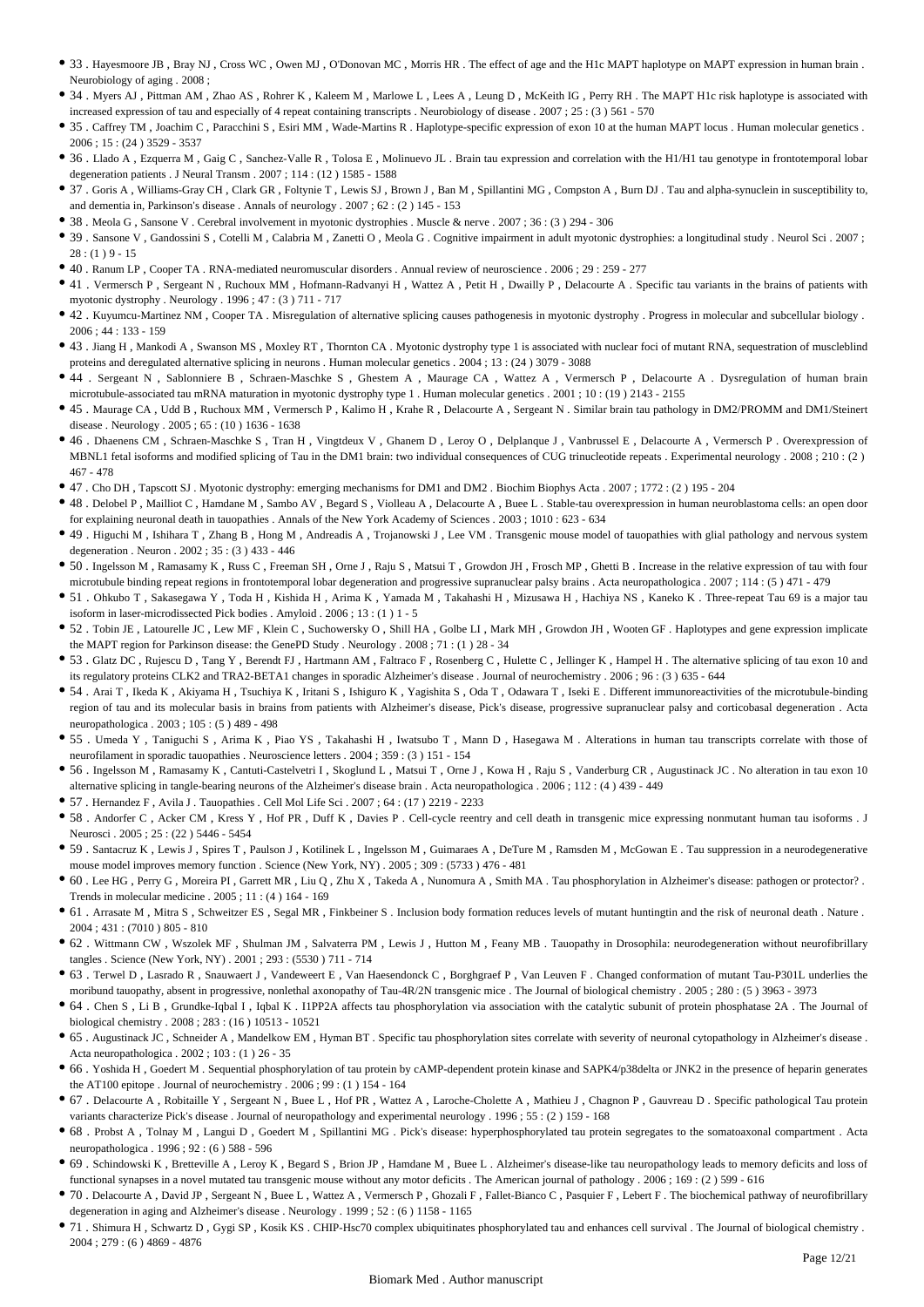- 72 . Fasulo L , Ugolini G , Visintin M , Bradbury A , Brancolini C , Verzillo V , Novak M , Cattaneo A . The neuronal microtubule-associated protein tau is a substrate for caspase-3 and an effector of apoptosis . Journal of neurochemistry . 2000 ; 75 : (2 ) 624 - 633
- 73 . Gamblin TC , Chen F , Zambrano A , Abraha A , Lagalwar S , Guillozet AL , Lu M , Fu Y , Garcia-Sierra F , LaPointe N . Caspase cleavage of tau: linking amyloid and neurofibrillary tangles in Alzheimer's disease . Proceedings of the National Academy of Sciences of the United States of America . 2003 ; 100 : (17 ) 10032 - 10037
- 74 . Yang LS , Ksiezak-Reding H . Calpain-induced proteolysis of normal human tau and tau associated with paired helical filaments . European journal of biochemistry / FEBS . 1995 ; 233 : (1 ) 9 - 17
- 75 . David DC , Layfield R , Serpell L , Narain Y , Goedert M , Spillantini MG . Proteasomal degradation of tau protein . Journal of neurochemistry . 2002 ; 83 : (1 ) 176 185 76 . Guillozet-Bongaarts AL , Cahill ME , Cryns VL , Reynolds MR , Berry RW , Binder LI . Pseudophosphorylation of tau at serine 422 inhibits caspase cleavage: in vitro evidence and implications for tangle formation in vivo . Journal of neurochemistry . 2006 ; 97 : (4 ) 1005 - 1014
- 77 . Fasulo L, Ugolini G, Cattaneo A. Apoptotic effect of caspase-3 cleaved tau in hippocampal neurons and its potentiation by tau FTDP-mutation N279K . J Alzheimers Dis . 2005 ; 7 : (1 ) 3 - 13
- 78 . Albrecht S , Bourdeau M , Bennett D , Mufson EJ , Bhattacharjee M , LeBlanc AC . Activation of caspase-6 in aging and mild cognitive impairment . The American journal of pathology . 2007 ; 170 : (4 ) 1200 - 1209
- 79 . Delobel P , Leroy O , Hamdane M , Sambo AV , Delacourte A , Buee L . Proteasome inhibition and Tau proteolysis: an unexpected regulation . FEBS letters . 2005 ; 579 :  $(1) 1 - 5$
- 80 . Cotman CW , Poon WW , Rissman RA , Blurton-Jones M . The role of caspase cleavage of tau in Alzheimer disease neuropathology . Journal of neuropathology and experimental neurology . 2005 ; 64 : (2 ) 104 - 112
- 81 . Garcia-Sierra F , Ghoshal N , Quinn B , Berry RW , Binder LI . Conformational changes and truncation of tau protein during tangle evolution in Alzheimer's disease . J Alzheimers Dis . 2003 ; 5 : (2 ) 65 - 77
- 82 . Wray S , Saxton M , Anderton BH , Hanger DP . Direct analysis of tau from PSP brain identifies new phosphorylation sites and a major fragment of N-terminally cleaved tau containing four microtubule-binding repeats . Journal of neurochemistry . 2008 ;
- 83 . Delacourte A , Sergeant N , Buee L . Neurodegenerative diseases: Tau proteins in neurodegenerative diseases other than Alzheimer's disease . Humana Press ; 2007 ; 690 -
- 84 . Hanger DP , Mann DM , Neary D , Anderton BH . Molecular pathology of Alzheimer's disease in sporadic and familial Alzheimer's disease with mutations in the amyloid precursor protein . Biochemical Society transactions . 1992 ; 20 : (3 ) 642 - 645
- 85 . Sergeant N , David JP , Lefranc D , Vermersch P , Wattez A , Delacourte A . Different distribution of phosphorylated tau protein isoforms in Alzheimer's and Pick's diseases . FEBS letters . 1997 ; 412 : (3 ) 578 - 582
- 86 . Goedert M , Spillantini MG , Cairns NJ , Crowther RA . Tau proteins of Alzheimer paired helical filaments: abnormal phosphorylation of all six brain isoforms . Neuron .  $1992 \cdot 8 \cdot (1) 159 - 168$
- 87 . Sergeant N , Wattez A , Delacourte A . Neurofibrillary degeneration in progressive supranuclear palsy and corticobasal degeneration: tau pathologies with exclusively " exon 10" isoforms . Journal of neurochemistry . 1999 ; 72 : (3 ) 1243 - 1249
- 88 . Tolnay M , Sergeant N , Ghestem A , Chalbot S , De Vos RA , Jansen Steur EN , Probst A , Delacourte A . Argyrophilic grain disease and Alzheimer's disease are distinguished by their different distribution of tau protein isoforms . Acta neuropathologica . 2002 ; 104 : (4 ) 425 - 434
- 89 . Cairns NJ , Bigio EH , Mackenzie IR , Neumann M , Lee VM , Hatanpaa KJ , White CL 3rd , Schneider JA , Grinberg LT , Halliday G . Neuropathologic diagnostic and nosologic criteria for frontotemporal lobar degeneration: consensus of the Consortium for Frontotemporal Lobar Degeneration . Acta neuropathologica . 2007 ; 114 : (1 ) 5 - 22
- 90 . Hickey C , Chisholm T , Passmore MJ , O'Brien JD , Johnston J . Differentiating the dementias. Revisiting synucleinopathies and tauopathies . Current Alzheimer research  $.2008:5: (1) 52 - 60$
- 91 . Buerger K , Zinkowski R , Teipel SJ , Arai H , DeBernardis J , Kerkman D , McCulloch C , Padberg F , Faltraco F , Goernitz A . Differentiation of geriatric major depression from Alzheimer's disease with CSF tau protein phosphorylated at threonine 231 . The American journal of psychiatry . 2003 ; 160 : (2 ) 376 - 379
- 92 . Blennow K . Cerebrospinal fluid protein biomarkers for Alzheimer's disease . NeuroRx . 2004 ; 1 : (2 ) 213 225
- 93 . Blennow K , Vanmechelen E . CSF markers for pathogenic processes in Alzheimer's disease: diagnostic implications and use in clinical neurochemistry . Brain research bulletin . 2003 ; 61 : (3 ) 235 - 242
- 94 . Sjogren M , Vanderstichele H , Agren H , Zachrisson O , Edsbagge M , Wikkelso C , Skoog I , Wallin A , Wahlund LO , Marcusson J . Tau and Abeta42 in cerebrospinal fluid from healthy adults 21-93 years of age: establishment of reference values . Clinical chemistry . 2001 ; 47 : (10 ) 1776 - 1781
- 95 . Clark CM , Xie S , Chittams J , Ewbank D , Peskind E , Galasko D , Morris JC , McKeel DW Jr , Farlow M , Weitlauf SL . Cerebrospinal fluid tau and beta-amyloid: how well do these biomarkers reflect autopsy-confirmed dementia diagnoses? . Archives of neurology . 2003 ; 60 : (12 ) 1696 - 1702
- 96 . Sanchez-Juan P , Green A , Ladogana A , Cuadrado-Corrales N , Saanchez-Valle R , Mitrovaa E , Stoeck K , Sklaviadis T , Kulczycki J , Hess K . CSF tests in the differential diagnosis of Creutzfeldt-Jakob disease . Neurology . 2006 ; 67 : (4 ) 637 - 643
- 97 . Goodall CA , Head MW , Everington D , Ironside JW , Knight RS , Green AJ . Raised CSF phospho-tau concentrations in variant Creutzfeldt-Jakob disease: diagnostic and pathological implications . Journal of neurology, neurosurgery, and psychiatry . 2006 ; 77 : (1 ) 89 - 91
- 98 . Medana IM , Lindert RB , Wurster U , Hien TT , Day NP , Phu NH , Mai NT , Chuong LV , Chau TT , Turner GD . Cerebrospinal fluid levels of markers of brain parenchymal damage in Vietnamese adults with severe malaria . Transactions of the Royal Society of Tropical Medicine and Hygiene . 2005 ; 99 : (8 ) 610 - 617
- 99 . Matsushita S , Miyakawa T , Maesato H , Matsui T , Yokoyama A , Arai H , Higuchi S , Kashima H . Elevated cerebrospinal fluid tau protein levels in Wernicke's encephalopathy . Alcoholism, clinical and experimental research . 2008 ; 32 : (6 ) 1091 - 1095
- 100 . de Bont JM , Vanderstichele H , Reddingius RE , Pieters R , van Gool SW . Increased total-Tau levels in cerebrospinal fluid of pediatric hydrocephalus and brain tumor patients . Eur J Paediatr Neurol . 2008 ; 12 : (4 ) 334 - 341
- 101 . Bian H , Van Swieten JC , Leight S , Massimo L , Wood E , Forman M , Moore P , de Koning I , Clark CM , Rosso S . CSF biomarkers in frontotemporal lobar degeneration with known pathology Neurology  $2008 \cdot 70 \cdot (19 \text{ Pt} 2)$  1827 - 1835
- 102 . Grossman M , Farmer J , Leight S , Work M , Moore P , Van Deerlin V , Pratico D , Clark CM , Coslett HB , Chatterjee A . Cerebrospinal fluid profile in frontotemporal dementia and Alzheimer's disease . Annals of neurology . 2005 ; 57 : (5 ) 721 - 729
- 103 . Pijnenburg YA , Schoonenboom NS , Rosso SM , Mulder C , Van Kamp GJ , Van Swieten JC , Scheltens P . CSF tau and Abeta42 are not useful in the diagnosis of frontotemporal lobar degeneration . Neurology . 2004 ; 62 : (9 ) 1649 -
- 104 . Parnetti L , Tiraboschi P , Lanari A , Peducci M , Padiglioni C , D'Amore C , Pierguidi L , Tambasco N , Rossi A , Calabresi P . Cerebrospinal Fluid Biomarkers in Parkinson's Disease with Dementia and Dementia with Lewy Bodies . Biological psychiatry . 2008 ;
- 105 . Mollenhauer B , Cepek L , Bibl M , Wiltfang J , Schulz-Schaeffer WJ , Ciesielczyk B , Neumann M , Steinacker P , Kretzschmar HA , Poser S . Tau protein, Abeta42 and S-100B protein in cerebrospinal fluid of patients with dementia with Lewy bodies . Dementia and geriatric cognitive disorders . 2005 ; 19 : (2-3 ) 164 - 170
- 106 . Bibl M , Mollenhauer B , Esselmann H , Lewczuk P , Trenkwalder C , Brechlin P , Ruther E , Kornhuber J , Otto M , Wiltfang J . CSF diagnosis of Alzheimer's disease and dementia with Lewy bodies . J Neural Transm . 2006 ; 113 : (11 ) 1771 - 1778
- 107 . Tschampa HJ , Schulz-Schaeffer W , Wiltfang J , Poser S , Otto M , Neumann M , Kretzschmar HA . Decreased CSF amyloid beta42 and normal tau levels in dementia with Lewy bodies . Neurology . 2001 ; 56 : (4 ) 576 -
- 108 . Mollenhauer B , Trenkwalder C, von Ahsen N, Bibl M, Steinacker P, Brechlin P, Schindehuette J, Poser S, Wiltfang J, Otto M, Beta-amlyoid 1-42 and tau-protein in cerebrospinal fluid of patients with Parkinson's disease dementia . Dementia and geriatric cognitive disorders . 2006 ; 22 : (3 ) 200 - 208
- 109 . Borroni B , Gardoni F , Parnetti L , Magno L , Malinverno M , Saggese E , Calabresi P , Spillantini MG , Padovani A , Di Luca M . Pattern of Tau forms in CSF is altered in progressive supranuclear palsy . Neurobiology of aging . 2007 ;
- 110 . Brettschneider J , Petzold A , Sussmuth SD , Ludolph AC , Tumani H . Axonal damage markers in cerebrospinal fluid are increased in ALS . Neurology . 2006 ; 66 : (6 ) 852 - 856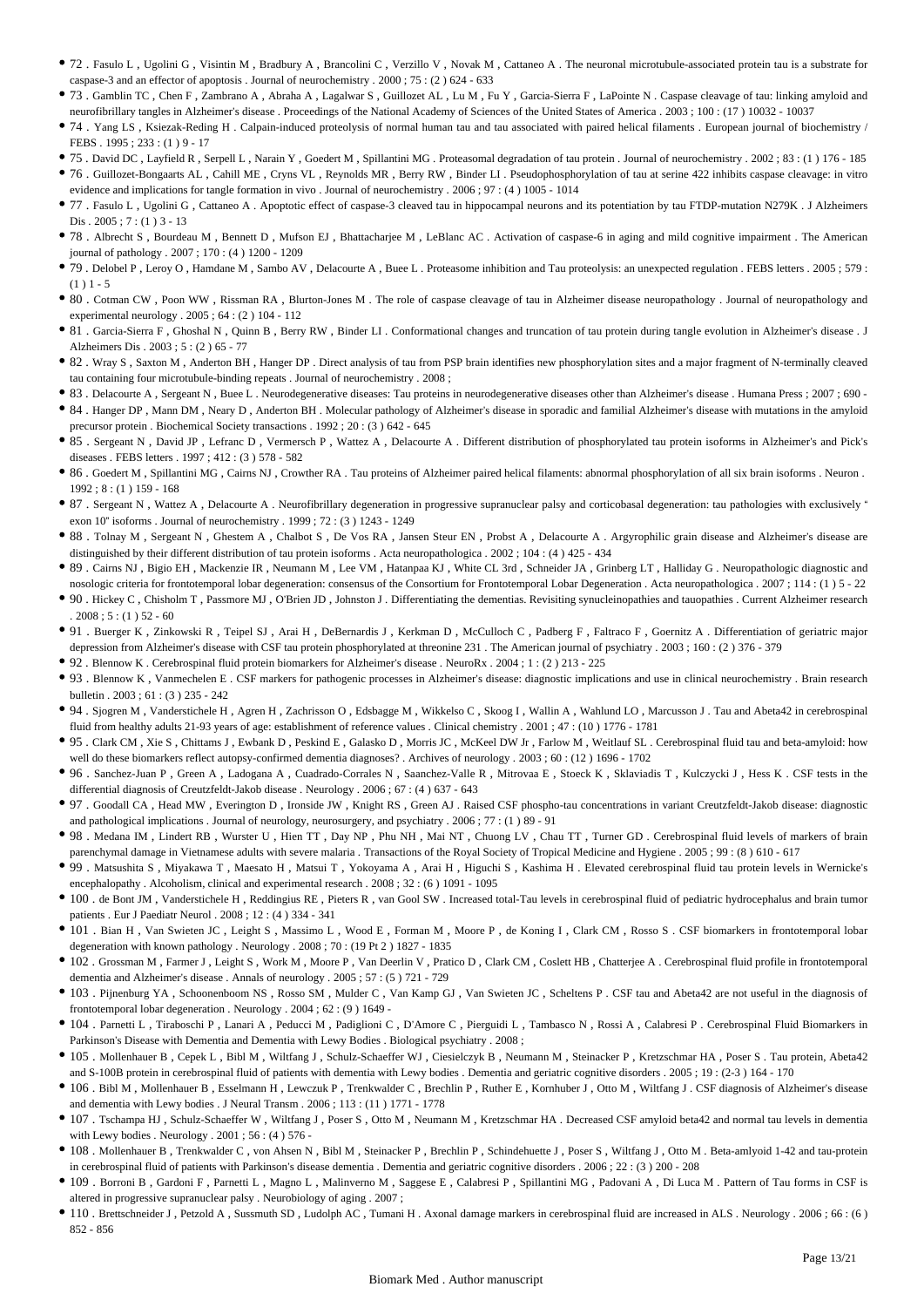- 111 . Jimenez-Jimenez FJ , Hernanz A , Medina-Acebron S , de Bustos F , Zurdo JM , Alonso H , Puertas I , Barcenilla B , Sayed Y , Cabrera-Valdivia F . Tau protein concentrations in cerebrospinal fluid of patients with amyotrophic lateral sclerosis . Acta neurologica Scandinavica . 2005 ; 111 : (2 ) 114 - 117
- 112 . Boban M , Grbic K , Mladinov M , Hof PR , Sussmair C , Ackl N , Stanic G , Bader B , Danek A , Simic G . Cerebrospinal fluid markers in differential diagnosis of Alzheimer's disease and vascular dementia . Collegium antropologicum . 2008 ; 32 : (Suppl 1 ) 31 - 36
- 113 . Hein Nee Maier K , Kohler A , Diem R , Sattler MB , Demmer I , Lange P , Bahr M , Otto M . Biological markers for axonal degeneration in CSF and blood of patients with the first event indicative for multiple sclerosis . Neuroscience letters . 2008 ; 436 : (1) 72 - 76
- <sup>114</sup> . Brettschneider J, Maier M, Arda S, Claus A, Sussmuth SD, Kassubek J, Tumani H. Tau protein level in cerebrospinal fluid is increased in patients with early multiple sclerosis . Multiple sclerosis (Houndmills, Basingstoke, England) . 2005 ; 11 : (3 ) 261 - 265
- 115 . Blennow K . CSF biomarkers for Alzheimer's disease: use in early diagnosis and evaluation of drug treatment . Expert review of molecular diagnostics . 2005 ; 5 : (5 ) 661 - 672
- 116 . Hampel H , Buerger K , Zinkowski R , Teipel SJ , Goernitz A , Andreasen N , Sjoegren M , DeBernardis J , Kerkman D , Ishiguro K . Measurement of phosphorylated tau epitopes in the differential diagnosis of Alzheimer disease: a comparative cerebrospinal fluid study . Archives of general psychiatry . 2004 ; 61 : (1 ) 95 - 102
- 117 . Riemenschneider M , Wagenpfeil S , Vanderstichele H , Otto M , Wiltfang J , Kretzschmar H , Vanmechelen E , Forstl H , Kurz A . Phospho-tau/total tau ratio in cerebrospinal fluid discriminates Creutzfeldt-Jakob disease from other dementias . Molecular psychiatry . 2003 ; 8 : (3 ) 343 - 347
- 118 . Sjogren M , Davidsson P , Wallin A , Granerus AK , Grundstrom E , Askmark H , Vanmechelen E , Blennow K . Decreased CSF-beta-amyloid 42 in Alzheimer's disease and amyotrophic lateral sclerosis may reflect mismetabolism of beta-amyloid induced by disparate mechanisms . Dementia and geriatric cognitive disorders . 2002 ; 13 : (2) 112 - 118
- 119 . Buerger K , Zinkowski R , Teipel SJ , Tapiola T , Arai H , Blennow K , Andreasen N , Hofmann-Kiefer K , DeBernardis J , Kerkman D . Differential diagnosis of Alzheimer disease with cerebrospinal fluid levels of tau protein phosphorylated at threonine 231 . Archives of neurology . 2002 ; 59 : (8 ) 1267 - 1272
- 120 . Vanderstichele H , De Vreese K , Blennow K , Andreasen N , Sindic C , Ivanoiu A , Hampel H , Burger K , Parnetti L , Lanari A . Analytical performance and clinical utility of the INNOTEST PHOSPHO-TAU181P assay for discrimination between Alzheimer's disease and dementia with Lewy bodies . Clin Chem Lab Med . 2006 ; 44 : (12 ) 1472 - 1480
- 121 . Verbeek MM , Pijnenburg YA , Schoonenboom NS , Kremer BP , Scheltens P . Cerebrospinal fluid tau levels in frontotemporal dementia . Annals of neurology . 2005 ; 58 : (4 ) 656 - 657 author reply 657
- 122 . Lewczuk P , Esselmann H , Otto M , Maler JM , Henkel AW , Henkel MK , Eikenberg O , Antz C , Krause WR , Reulbach U . Neurochemical diagnosis of Alzheimer's dementia by CSF Abeta42, Abeta42/Abeta40 ratio and total tau . Neurobiology of aging . 2004 ; 25 : (3 ) 273 - 281
- 123 . Huey ED , Mirza N , Putnam KT , Soares H , Csako G , Levy JA , Copenhaver B , Cohen RM , Sunderland T . Stability of CSF beta-amyloid(1-42) and tau levels by APOE genotype in Alzheimer patients . Dementia and geriatric cognitive disorders . 2006 ; 22 : (1 ) 48 - 53
- 124 . Blomqvist ME , Reynolds C , Katzov H , Feuk L , Andreasen N , Bogdanovic N , Blennow K , Brookes AJ , Prince JA . Towards compendia of negative genetic association studies: an example for Alzheimer disease . Human genetics . 2006 ; 119 : (1- 2 ) 29 - 37
- 125 . Johansson A , Zetterberg H , Hakansson A , Nissbrandt H , Blennow K . TAU haplotype and the Saitohin Q7R gene polymorphism do not influence CSF Tau in Alzheimer's disease and are not associated with frontotemporal dementia or Parkinson's disease . Neuro-degenerative diseases . 2005 ; 2 : (1 ) 28 - 35
- 126 . Kauwe JS , Cruchaga C , Mayo K , Fenoglio C , Bertelsen S , Nowotny P , Galimberti D , Scarpini E , Morris JC , Fagan AM . Variation in MAPT is associated with cerebrospinal fluid tau levels in the presence of amyloid-beta deposition . Proceedings of the National Academy of Sciences of the United States of America . 2008 ; 105 : (23 ) 8050 - 8054
- 127 . Laws SM , Friedrich P , Diehl-Schmid J , Muller J , Eisele T , Bauml J , Forstl H , Kurz A , Riemenschneider M . Fine mapping of the MAPT locus using quantitative trait analysis identifies possible causal variants in Alzheimer's disease . Molecular psychiatry . 2007 ; 12 : (5 ) 510 - 517
- 128 . Dhaenens CM , Van Brussel E , Schraen-Maschke S , Pasquier F , Delacourte A , Sablonniere B . Association study of three polymorphisms of kinesin light-chain 1 gene with Alzheimer's disease . Neuroscience letters . 2004 ; 368 : (3 ) 290 - 292
- 129 . Andersson ME , Sjolander A , Andreasen N , Minthon L , Hansson O , Bogdanovic N , Jern C , Jood K , Wallin A , Blennow K . Kinesin gene variability may affect tau phosphorylation in early Alzheimer's disease . International journal of molecular medicine . 2007 ; 20 : (2 ) 233 - 239
- 130 . Dubois B , Feldman HH , Jacova C , Dekosky ST , Barberger-Gateau P , Cummings J , Delacourte A , Galasko D , Gauthier S , Jicha G . Research criteria for the diagnosis of Alzheimer's disease: revising the NINCDS-ADRDA criteria . Lancet neurology . 2007 ; 6 : (8 ) 734 - 746
- 131 . Andreasen N , Blennow K . CSF biomarkers for mild cognitive impairment and early Alzheimer's disease . Clinical neurology and neurosurgery . 2005 ; 107 : (3 ) 165 173
- 132 . Andreasen N , Vanmechelen E , Vanderstichele H , Davidsson P , Blennow K . Cerebrospinal fluid levels of total-tau, phospho-tau and A beta 42 predicts development of Alzheimer's disease in patients with mild cognitive impairment . Acta Neurol Scand Suppl . 2003 ; 179 : 47 - 51
- 133 . Ewers M , Buerger K , Teipel SJ , Scheltens P , Schroder J , Zinkowski RP , Bouwman FH , Schonknecht P , Schoonenboom NS , Andreasen N . Multicenter assessment of CSF-phosphorylated tau for the prediction of conversion of MCI . Neurology . 2007 ; 69 : (24 ) 2205 - 2212
- 134 . Buerger K , Teipel SJ , Zinkowski R , Blennow K , Arai H , Engel R , Hofmann-Kiefer K , McCulloch C , Ptok U , Heun R . CSF tau protein phosphorylated at threonine 231 correlates with cognitive decline in MCI subjects . Neurology . 2002 ; 59 : (4 ) 627 - 629
- 135 . de Leon MJ , DeSanti S , Zinkowski R , Mehta PD , Pratico D , Segal S , Rusinek H , Li J , Tsui W , Saint Louis LA . Longitudinal CSF and MRI biomarkers improve the diagnosis of mild cognitive impairment . Neurobiology of aging . 2006 ; 27 : (3 ) 394 - 401
- 136 . Hansson O , Zetterberg H , Buchhave P , Londos E , Blennow K , Minthon L . Association between CSF biomarkers and incipient Alzheimer's disease in patients with mild cognitive impairment: a follow-up study . Lancet neurology . 2006 ; 5 : (3 ) 228 - 234
- 137 . Herukka SK , Hallikainen M , Soininen H , Pirttila T . CSF Abeta42 and tau or phosphorylated tau and prediction of progressive mild cognitive impairment . Neurology .  $2005 \cdot 64 \cdot (7)$  1294 - 1297
- 138 . Herukka SK , Helisalmi S , Hallikainen M , Tervo S , Soininen H , Pirttila T . CSF Abeta42, Tau and phosphorylated Tau, APOE epsilon4 allele and MCI type in progressive MCI . Neurobiology of aging . 2007 ; 28 : (4 ) 507 - 514
- 139 . Brys M , Pirraglia E , Rich K , Rolstad S , Mosconi L , Switalski R , Glodzik-Sobanska L , De Santi S , Zinkowski R , Mehta P . Prediction and longitudinal study of CSF biomarkers in mild cognitive impairment . Neurobiology of aging . 2007 ;
- 140 . DeCarli C . Mild cognitive impairment: prevalence, prognosis, aetiology, and treatment . Lancet neurology . 2003 ; 2 : (1 ) 15 21
- 141 . Ringman JM , Younkin SG , Pratico D , Seltzer W , Cole GM , Geschwind DH , Rodriguez-Agudelo Y , Schaffer B , Fein J , Sokolow S . Biochemical markers in persons with preclinical familial Alzheimer disease . Neurology . 2008 ;
- 142 . Martinez-Yelamos A , Saiz A , Bas J , Hernandez JJ , Graus F , Arbizu T . Tau protein in cerebrospinal fluid: a possible marker of poor outcome in patients with early relapsing-remitting multiple sclerosis . Neuroscience letters . 2004 ; 363 : (1 ) 14 - 17
- 143 . Jin K , Takeda A , Shiga Y , Sato S , Ohnuma A , Nomura H , Arai H , Kusunoki S , Ikeda M , Itoyama Y . CSF tau protein: a new prognostic marker for Guillain-Barre syndrome . Neurology . 2006 ; 67 : (8 ) 1470 - 1472
- 144 . Ost M , Nylen K , Csajbok L , Ohrfelt AO , Tullberg M , Wikkelso C , Nellgard P , Rosengren L , Blennow K , Nellgard B . Initial CSF total tau correlates with 1-year outcome in patients with traumatic brain injury . Neurology . 2006 ; 67 : (9 ) 1600 - 1604
- 145 . Zetterberg H , Pedersen M , Lind K , Svensson M , Rolstad S , Eckerstrom C , Syversen S , Mattsson UB , Ysander C , Mattsson N . Intra-individual stability of CSF biomarkers for Alzheimer's disease over two years . J Alzheimers Dis . 2007 ; 12 : (3 ) 255 - 260
- 146 . Blennow K , Hampel H . CSF markers for incipient Alzheimer's disease . Lancet neurology . 2003 ; 2 : (10 ) 605 613
- 147 . Hampel H , Mitchell A , Blennow K , Frank RA , Brettschneider S , Weller L , Moller HJ . Core biological marker candidates of Alzheimer's disease perspectives for diagnosis, prediction of outcome and reflection of biological activity . J Neural Transm . 2004 ; 111 : (3 ) 247 - 272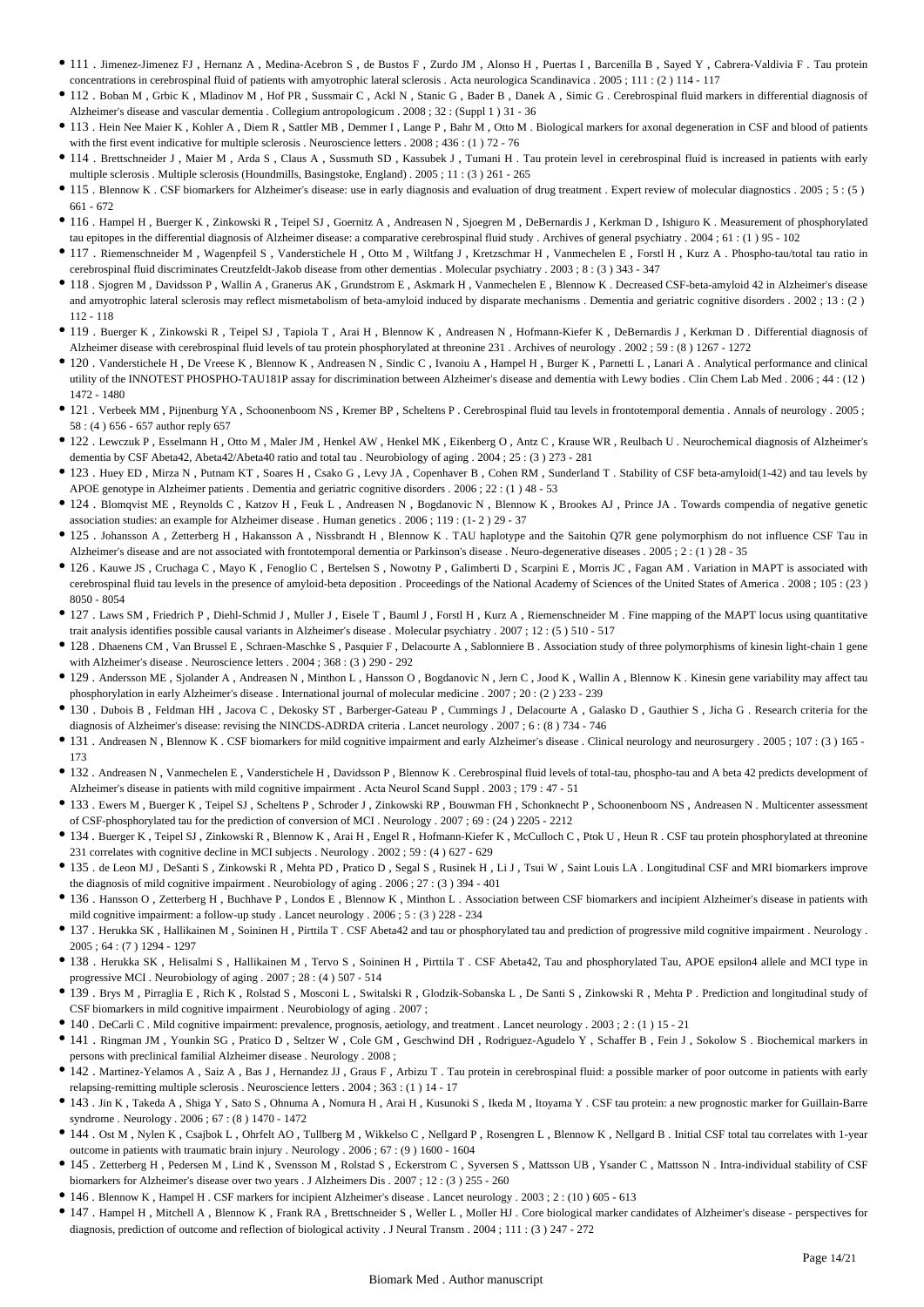- 148 . Wiltfang J , Lewczuk P , Riederer P , Grunblatt E , Hock C , Scheltens P , Hampel H , Vanderstichele H , Iqbal K , Galasko D . Consensus paper of the WFSBP Task Force on Biological Markers of Dementia: the role of CSF and blood analysis in the early and differential diagnosis of dementia . World J Biol Psychiatry . 2005 ; 6 : (2 ) 69 -84
- 149 . Engelborghs S , De Vreese K , Van de Casteele T , Vanderstichele H , Van Everbroeck B , Cras P , Martin JJ , Vanmechelen E , De Deyn PP . Diagnostic performance of a CSF-biomarker panel in autopsy-confirmed dementia . Neurobiology of aging . 2008 ; 29 : (8 ) 1143 - 1159
- 150 . Bouwman FH , van der Flier WM , Schoonenboom NS , van Elk EJ , Kok A , Rijmen F , Blankenstein MA , Scheltens P . Longitudinal changes of CSF biomarkers in memory clinic patients . Neurology . 2007 ; 69 : (10 ) 1006 - 1011
- 151 . Bahl JM , Heegaard NH , Falkenhorst G , Laursen H , Hogenhaven H , Molbak K , Jespersgaard C , Hougs L , Waldemar G , Johannsen P . The diagnostic efficiency of biomarkers in sporadic Creutzfeldt-Jakob disease compared to Alzheimer's disease . Neurobiology of aging . 2008 ;
- 152 . Van Everbroeck B , Boons J , Cras P . Cerebrospinal fluid biomarkers in Creutzfeldt-Jakob disease . Clinical neurology and neurosurgery . 2005 ; 107 : (5 ) 355 360
- 153 . Atkinson AJ . Biomarkers and surrogate endpoints: preferred definitions and conceptual framework\* . Clin Pharmacol Ther . 2001 ; 69 : 89 95
- 154 . Rouzier R , Rajan R , Wagner P , Hess KR , Gold DL , Stec J , Ayers M , Ross JS , Zhang P , Buchholz TA . Microtubule-associated protein tau: a marker of paclitaxel sensitivity in breast cancer . Proceedings of the National Academy of Sciences of the United States of America . 2005 ; 102 : (23 ) 8315 - 8320
- 155 . Zhang B , Higuchi M , Yoshiyama Y , Ishihara T , Forman MS , Martinez D , Joyce S , Trojanowski JQ , Lee VM . Retarded axonal transport of R406W mutant tau in transgenic mice with a neurodegenerative tauopathy . J Neurosci . 2004 ; 24 : (19 ) 4657 - 4667
- 156 . Zemlan FP , Mulchahey JJ , Gudelsky GA . Quantification and localization of kainic acid-induced neurotoxicity employing a new biomarker of cell death: cleaved microtubule-associated protein-tau (C-tau) . Neuroscience . 2003 ; 121 : (2 ) 399 - 409
- 157 . Portelius E , Hansson SF , Tran AJ , Zetterberg H , Grognet P , Vanmechelen E , Hoglund K , Brinkmalm G , Westman-Brinkmalm A , Nordhoff E . Characterization of tau in cerebrospinal fluid using mass spectrometry . Journal of proteome research . 2008 ; 7 : (5 ) 2114 - 2120
- 158 . Vestergaard M , Kerman K , Kim DK , Ha MH , Tamiya E . Detection of Alzheimer's tau protein using localised surface plasmon resonance-based immunochip . Talanta . 2008 ; 74 : (4 ) 1038 - 1042
- 159 . States DJ , Omenn GS , Blackwell TW , Fermin D , Eng J , Speicher DW , Hanash SM . Challenges in deriving high-confidence protein identifications from data gathered by a HUPO plasma proteome collaborative study . Nature biotechnology . 2006 ; 24 : (3 ) 333 - 338
- 160 . Bitsch A , Horn C , Kemmling Y , Seipelt M , Hellenbrand U , Stiefel M , Ciesielczyk B , Cepek L , Bahn E , Ratzka P . Serum tau protein level as a marker of axonal damage in acute ischemic stroke . European neurology . 2002 ; 47 : (1 ) 45 - 51
- 161 . Wunderlich MT , Lins H , Skalej M , Wallesch CW , Goertler M . Neuron-specific enolase and tau protein as neurobiochemical markers of neuronal damage are related to early clinical course and long-term outcome in acute ischemic stroke . Clinical neurology and neurosurgery . 2006 ; 108 : (6 ) 558 - 563
- 162 . Otto M , Wiltfang J , Cepek L , Neumann M , Mollenhauer B , Steinacker P , Ciesielczyk B , Schulz-Schaeffer W , Kretzschmar HA , Poser S . Tau protein and 14-3-3 protein in the differential diagnosis of Creutzfeldt-Jakob disease . Neurology . 2002 ; 58 : (2 ) 192 - 197
- 163 . Shaw GJ , Jauch EC , Zemlan FP . Serum cleaved tau protein levels and clinical outcome in adult patients with closed head injury . Annals of emergency medicine . 2002 ; 39 : (3 ) 254 - 257
- 164 . Zemlan FP , Jauch EC , Mulchahey JJ , Gabbita SP , Rosenberg WS , Speciale SG , Zuccarello M . C-tau biomarker of neuronal damage in severe brain injured patients: association with elevated intracranial pressure and clinical outcome . Brain research . 2002 ; 947 : (1 ) 131 - 139
- 165 . Chatfield DA , Zemlan FP , Day DJ , Menon DK . Discordant temporal patterns of S100beta and cleaved tau protein elevation after head injury: a pilot study . British journal of neurosurgery  $2002 \cdot 16 \cdot (5)$  471 - 476
- 166 . Hu YY , He SS , Wang X , Duan QH , Grundke-Iqbal I , Iqbal K , Wang J . Levels of nonphosphorylated and phosphorylated tau in cerebrospinal fluid of Alzheimer's disease patients : an ultrasensitive bienzyme-substrate-recycle enzyme-linked immunosorbent assay . The American journal of pathology . 2002 ; 160 : (4 ) 1269 - 1278
- 167 . Kanai M , Matsubara E , Isoe K , Urakami K , Nakashima K , Arai H , Sasaki H , Abe K , Iwatsubo T , Kosaka T . Longitudinal study of cerebrospinal fluid levels of tau, A beta1-40, and A beta1-42(43) in Alzheimer's disease: a study in Japan . Annals of neurology . 1998 ; 44 : (1 ) 17 - 26
- 168 . Andreasen N , Minthon L , Clarberg A , Davidsson P , Gottfries J , Vanmechelen E , Vanderstichele H , Winblad B , Blennow K . Sensitivity, specificity, and stability of CSF-tau in AD in a community-based patient sample . Neurology . 1999 ; 53 : (7 ) 1488 - 1494
- 169 . Sunderland T , Wolozin B , Galasko D , Levy J , Dukoff R , Bahro M , Lasser R , Motter R , Lehtimaki T , Seubert P . Longitudinal stability of CSF tau levels in Alzheimer patients . Biological psychiatry . 1999 ; 46 : (6 ) 750 - 755
- 170 . Blennow K , Zetterberg H , Minthon L , Lannfelt L , Strid S , Annas P , Basun H , Andreasen N . Longitudinal stability of CSF biomarkers in Alzheimer's disease . Neuroscience letters . 2007 ; 419 : (1 ) 18 - 22
- 171 . Sanchez-Juan P , Sanchez-Valle R , Green A , Ladogana A , Cuadrado-Corrales N , Mitrova E , Stoeck K , Sklaviadis T , Kulczycki J , Hess K . Influence of timing on CSF tests value for Creutzfeldt-Jakob disease diagnosis . Journal of neurology . 2007 ; 254 : (7 ) 901 - 906
- 172 . Hesse C , Rosengren L , Andreasen N , Davidsson P , Vanderstichele H , Vanmechelen E , Blennow K . Transient increase in total tau but not phospho-tau in human cerebrospinal fluid after acute stroke . Neuroscience letters . 2001 ; 297 : (3 ) 187 - 190
- 173 . Van Gool SW , Van Kerschaver E , Brock P , Pottel H , Hulstaert F , Vanmechelen E , Uyttebroeck A , Van De Voorde A , Vanderstichele H . Disease- and treatment-related elevation of the neurodegenerative marker tau in children with hematological malignancies . Leukemia . 2000 ; 14 : (12 ) 2076 - 2084
- 174 . Parnetti L , Amici S , Lanari A , Romani C , Antognelli C , Andreasen N , Minthon L , Davidsson P , Pottel H , Blennow K . Cerebrospinal fluid levels of biomarkers and activity of acetylcholinesterase (AChE) and butyrylcholinesterase in AD patients before and after treatment with different AChE inhibitors . Neurol Sci . 2002 : 23 : (Suppl 2) S95 - 96
- 175 . Degerman Gunnarsson M , Kilander L , Basun H , Lannfelt L . Reduction of phosphorylated tau during memantine treatment of Alzheimer's disease . Dementia and geriatric cognitive disorders . 2007 ; 24 : (4 ) 247 - 252
- 176 . Gilman S , Koller M , Black RS , Jenkins L , Griffith SG , Fox NC , Eisner L , Kirby L , Rovira MB , Forette F . Clinical effects of Abeta immunization (AN1792) in patients with AD in an interrupted trial . Neurology . 2005 ; 64 : (9 ) 1553 - 1562
- 177 . Riekse RG , Li G , Petrie EC , Leverenz JB , Vavrek D , Vuletic S , Albers JJ , Montine TJ , Lee VM , Lee M . Effect of statins on Alzheimer's disease biomarkers in cerebrospinal fluid . J Alzheimers Dis . 2006 ; 10 : (4 ) 399 - 406
- 178 . Borroni B , Yancopoulou D , Tsutsui M , Padovani A , Sawcer SJ , Hodges JR , Spillantini MG . Association between tau H2 haplotype and age at onset in frontotemporal dementia . Archives of neurology . 2005 ; 62 : (9 ) 1419 - 1422
- 179 . Zhang B , Maiti A , Shively S , Lakhani F , McDonald-Jones G , Bruce J , Lee EB , Xie SX , Joyce S , Li C . Microtubule-binding drugs offset tau sequestration by stabilizing microtubules and reversing fast axonal transport deficits in a tauopathy model . Proceedings of the National Academy of Sciences of the United States of America . 2005 ; 102 : (1 ) 227 - 231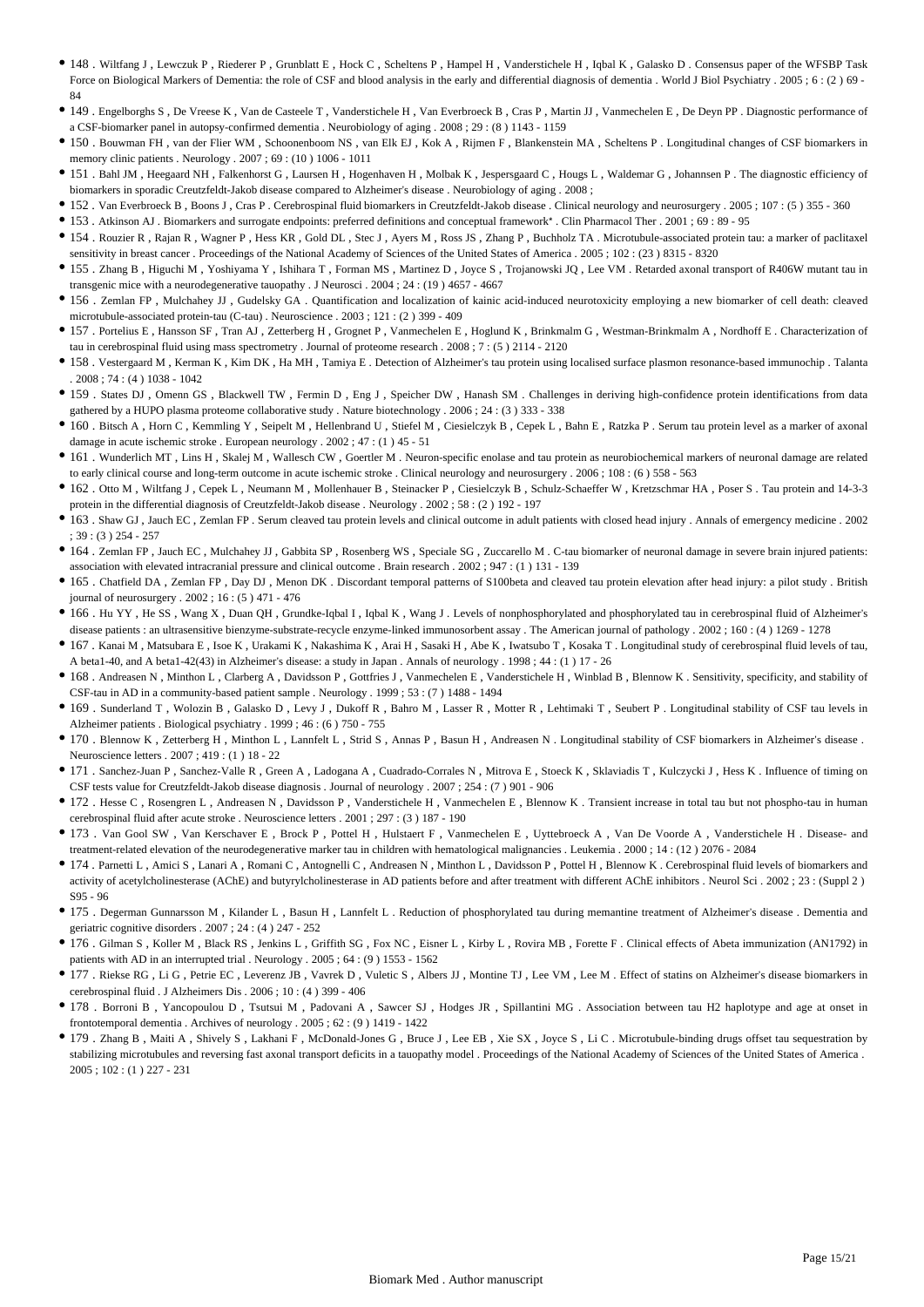Stages in the neuropathology of Alzheimer's disease. Implication for the use of Tau as biomarker during the course of the disease

AD lesions, namely neurofibrillary degeneration, follow a stereotyped, sequential, hierarchical pathway. The progression is categorized into 10 stages according to the brain regions affected: transentorhinal cortex (S1), entorhinal (S2), hippocampus (S3), anterior temporal cortex (S4), inferior temporal cortex (S5), medium temporal cortex (S6), polymodal association areas (prefrontal, parietal inferior, temporal superior) (S7), unimodal areas (S8), primary motor (S9a) or sensory (S9b, S9c) areas, and all neocortical areas (S10). Up to stage 6, the disease can be asymptomatic or paucisymptomatic (MCI): the CSF levels of pTau are however already altered and are useful for predictive diagnosis. In the more advanced stages when clinical criteria of AD are fulfilled CSF-tTau and CSF-pTau are altered and stable during disease course. Only the post-mortem analysis of brain with the presence of the two characteristic lesions of AD (amyloid plaques and NFD) allows to obtain the definite diagnosis of AD. The electrophoretic analysis of PHF-Tau aggregates is a useful tool for differential diagnosis of AD in brain tissue.<br>
NEUROFIBRILLARY DEGENERATION IN

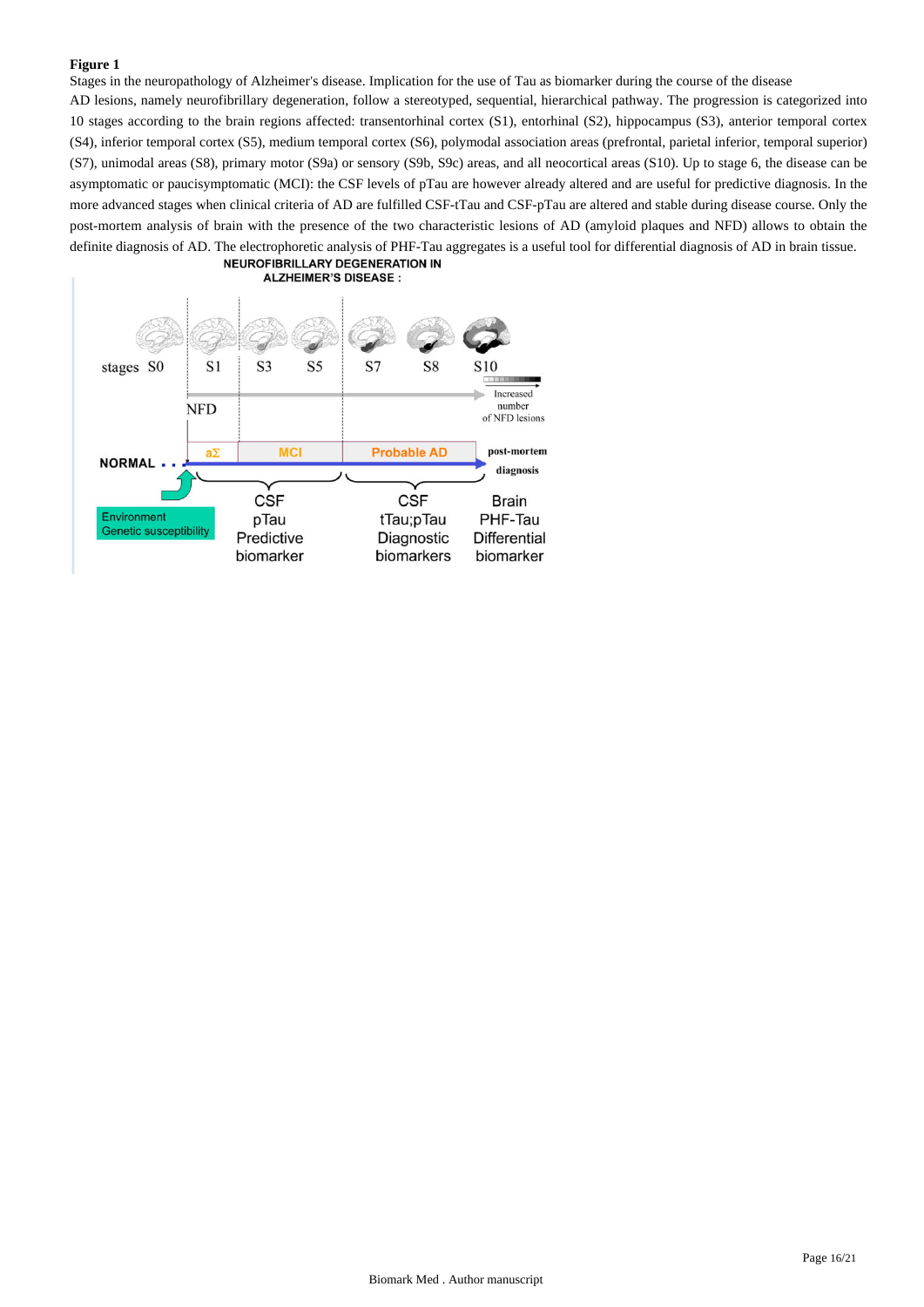Microtubule-associated Tau gene, RNAs and human brain isoforms

(A) Genomic architecture of the 17q21.31 region encompassing MAPT gene and flanked by low copy repeats (rectangles) that are susceptible to chromosomal rearrangements such as deletions, duplications or inversion. Dotted lines illustrate the breakpoints responsible for the inversion of a ~900kb segment resulting in the H1/H2 polymorphism. (B) Tau gene MAPT spans more than 130 kb and is composed of 16 exons. The most studied polymorphism associated to the H1/H2 haplotype are 8 SNP  $(\bullet)$ , 1 (TG)n microsatellite ({}) and a 238pb insertion/deletion (◇).H1 haplotype is associated with PSP and CBD. The three most frequent mutations responsible of FTDP-17 are in red. (C) Several mRNAs are generated by alternative splicing of exons 2, 3, 4A and 10. (D) In the human brain, six major Tau isoforms are generated from the alterative splicing of exons 2, 3 and 10. Exon 3 is always included with exon 2. The exon 10 encodes an additional microtubule-binding motif numbered R1 to R4. Half of Tau proteins contain three microtubule-binding motifs and the other half has four microtubule-binding motifs.

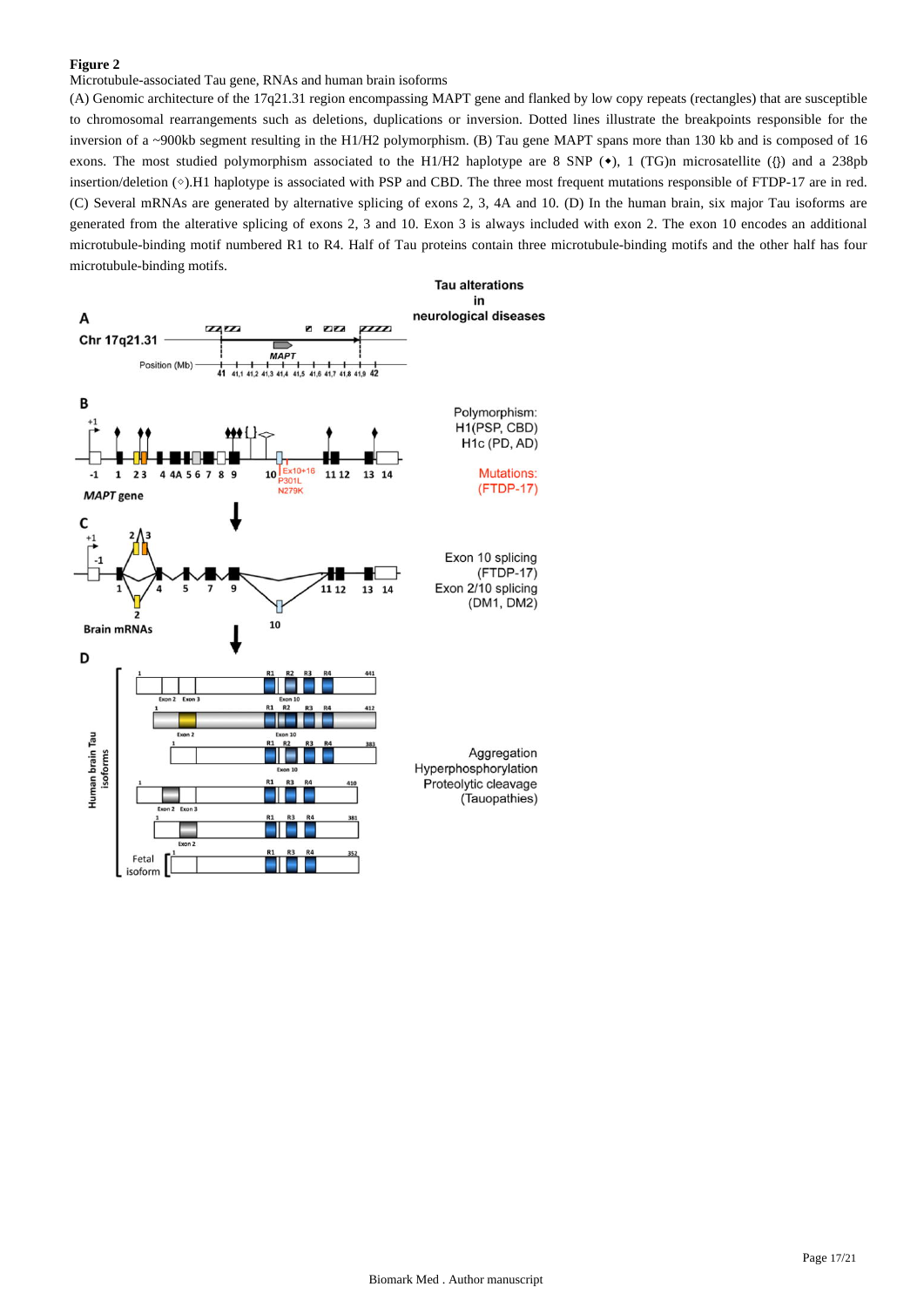Semi-quantitative analysis of Tau exon 2 in control and DM1 brains

Reduced Tau exon 2 inclusion in DM1 brains. Tau exons 2 and 3 are alternatively spliced. Splicing of these two exons generated 3 Tau transcripts named 2+3+, 2+3- and 2-3-. The proportion of Tau transcripts including exon 2 and 3 was analysed by RT-PCR in three brain area (hippocampus, temporal and frontal cortex) in two control and in one DM1 patients. (B) Histogram of the percentage of transcripts including exon 2. The bands were quantified and the results expressed as the percentage of transcripts including exon 2. The mean and standard deviation were calculated from three individual experiments. Histograms are representative of the mean +/- standard deviation of three independent experiment.

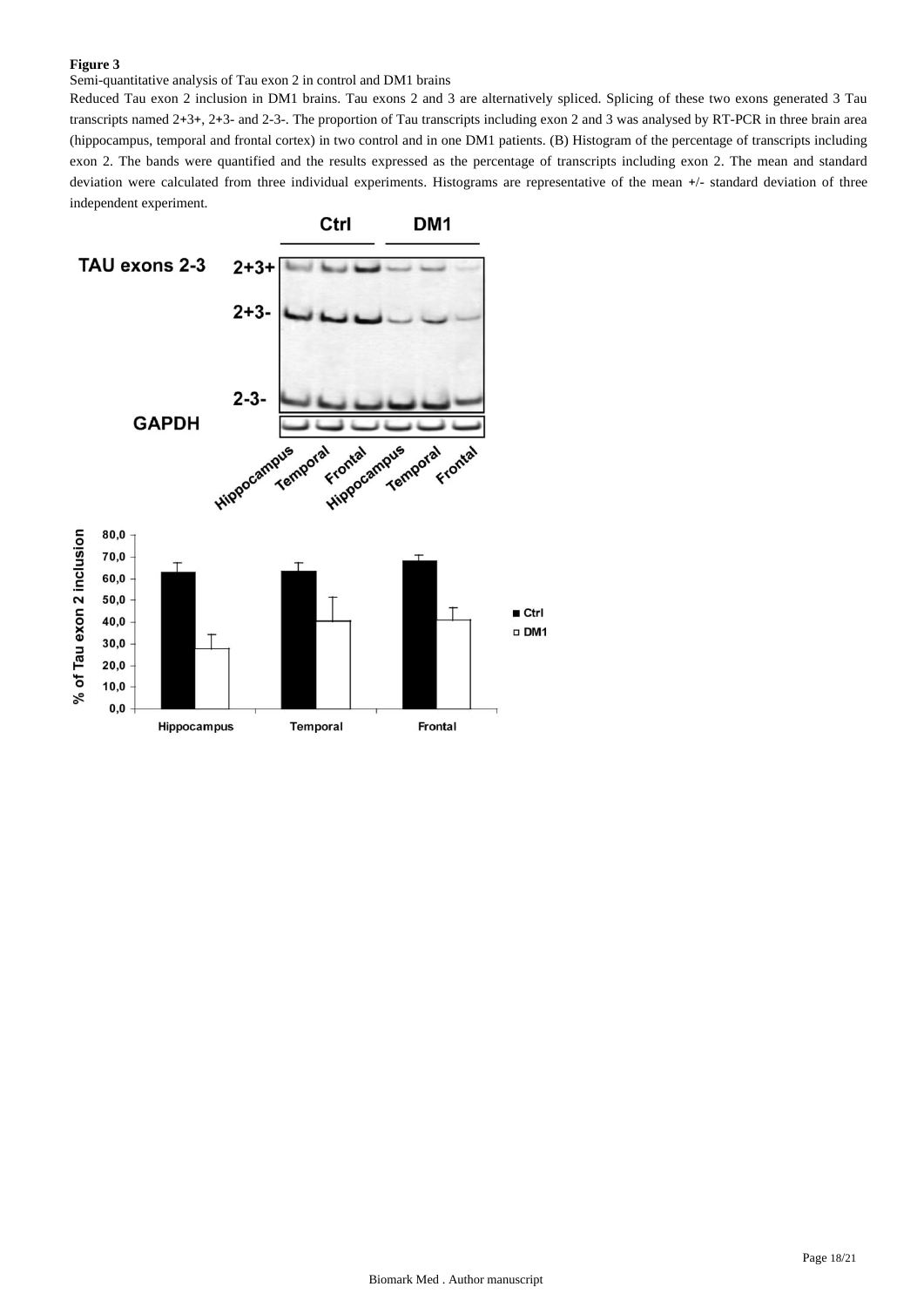## The "Bar code" of neurodegenerative diseases

Aggregated Tau proteins from the brain tissue of patients suffering from differents neurodegenerative disorders were resolved by 1D gels. Four main patterns of Tau bands were observed and the isoform content was determined using Tau exon-specific antibodies or two-dimensional gel electrophoresis. A classification is proposed according to Tau isoforms composing each of four biochemical patterns. A. Class I, which encompasses the largest number of degenerative diseases with Tau aggregation, is characterized by the aggregation of six Tau isoforms. This class is characterized by the occurrence on the brain samples of the hallmarks of Alzheimer's disease i.e 1) intraneuronal somatic neurofibrillary tangles (NFT) as shown on the left panel by an antibody against pSer396-404 of Tau (AD2, arrows), 2) neuropile threads (NT), corresponding to neuritic processes filled of aggregated Tau (asterisks) and 3) neuritic plaques (NP). Antibodies raised against the sequences coded either by exon 2 (Tau E2, upper right panel) or by exon 10 (Tau E10, lower right) stain similarly NFTs(arrows), NTs (asterisks) and NPs (arrowhead) in AD and in other class I tauopathies. B. Only Tau isoforms containing four microtubule-binding domains aggregate in Class II disorders. They are represented here by a PSP case. AD2 anti-pTau labels the so-called astrocytic tufts, corresponding to intra-cytoplasmic Tau aggregation in astrocytes (arrow, left panel). Tau E2 and Tau E10 show glial Tau pathology as well, astrocytic (upper right, arrow) or oligodendrial (arrowhead, lower right). The "globoïd" neurobibrillary tangles are seen here in the substantia nigra (upper right, asterisk) and are stained by both Tau E2 and Tau E10. C. Tau isoforms with three microtubule-binding domains are found in Pick's disease and few FTDP-17, corresponding to Class III diseases. Pick bodies are stained by anti-pTau and Tau E2 (arrows showing spherical 10μm bodies) but not by Tau E10 (in the lower right panel, a Pick body is readily seen but unstained, asterisk) D. At last, Class IV is characterized by the aggregation of Tau isoforms lacking sequences encoded by exons 2 and 3. Uptoday, the only known class IV diseases DM1 and DM2. On the left panel aggregates of hyperphosphorylated Tau are labelled with AD2. On the right panel, only unphosphorylated, non aggregated normal Tau are stained by anti-Tau E2 which in turn labels no aggregate.



Tau E<sub>2</sub>

Tau E10

p-Tau

 $p$ -Tau

Tau E<sub>2</sub>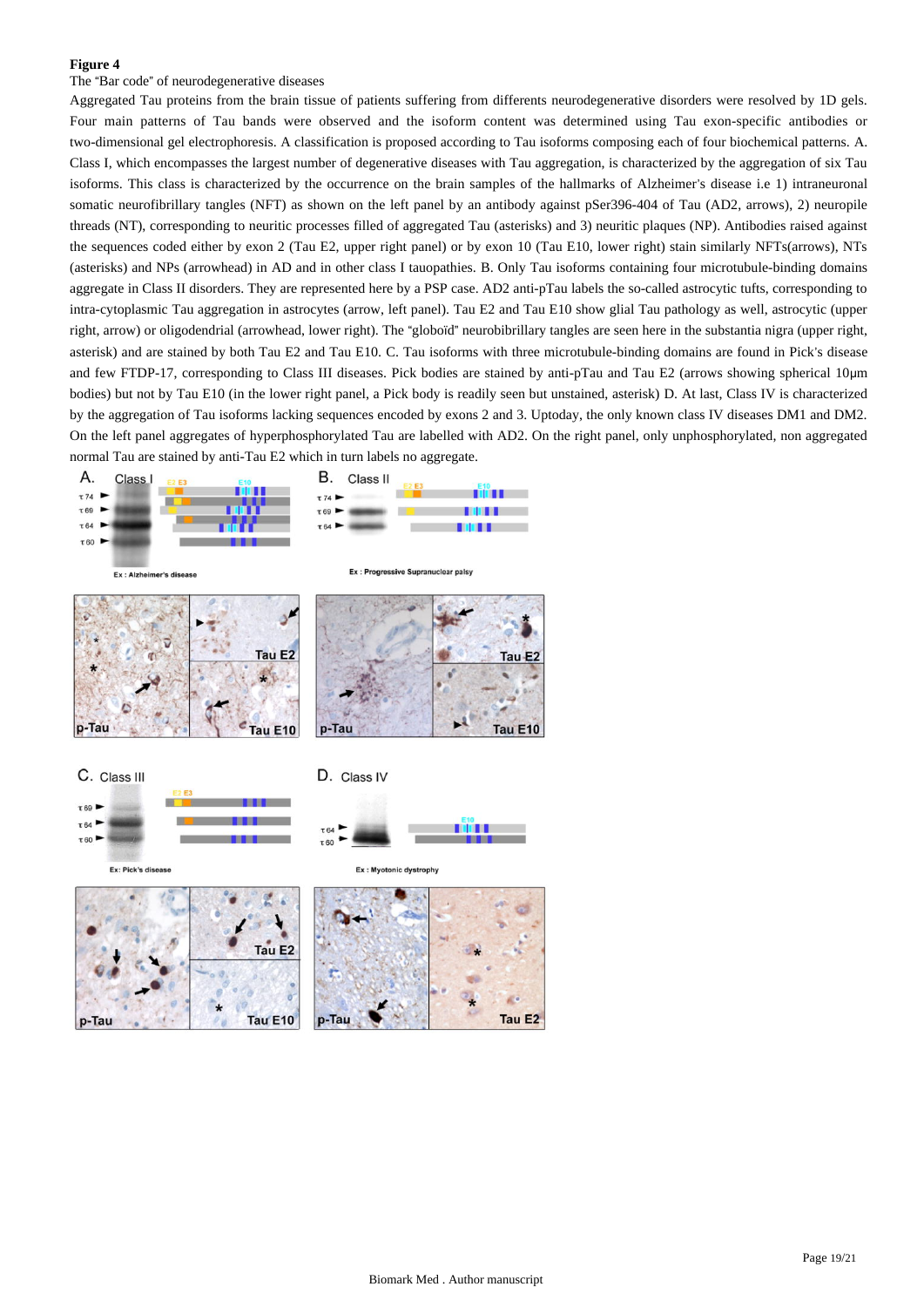Characterization of Tau in cerebrospinal fluid

Sequence of the largest form of brain-derived Tau, containing all alternatively spliced exons, is shown. Boxes in colour are the alternatively spliced exons and the microtubule-binding repeats: yellow, exon2; green exon 3, light blue exon 10 and the boxes in blue are the four tubulin-binding repeat domains Boxes indicate the epitopes of some antibodies commonly used i) in immuno-assays to quantify Tau in human CSF: for total Tau HT7, AT120 and BT2 are used, HT7-AT270, Tau-1-PHF-1 and Tau-1/CP27 are used in phospho-specific assays. [116 , 166 ] ii) in brain tissue analysis : AD2, AT100 or 12E8 for Tau phospho-epitopes. Letters in red indicate the 8 sequences identified using an optimized immunoprecipitation (BT2) mass spectrometry analysis of 16 peptides [157 ].

<sup>10</sup><br>MAEPR**QEFEV MEDHAGTYGL GDRK**DQGGYT MHQDQEGDTD AGLK<mark>ESPLQT PTEDGSEEPG</mark>

|                   |                   |                       |                                  | 110                              | 120               |
|-------------------|-------------------|-----------------------|----------------------------------|----------------------------------|-------------------|
| <b>SETSDAKSTP</b> | TAEDVTAPLV        | <b>DEGAPGKOAA</b>     | AOPHTEIPEG TTAEEAGIGD TPSLEDEAAG |                                  |                   |
|                   |                   | EXON 3                |                                  |                                  |                   |
| 130               | 140               | 150                   | 160                              | 170                              | 180               |
| <b>HVTOARMVSK</b> |                   | SKDGTGSDDK KAKGADGKTK |                                  | IATPRGAAPP GOKGOANATR IPAKTPPAPK |                   |
|                   |                   |                       |                                  | HT7                              |                   |
| 190               | 200               | 210                   | 220                              | 230                              | 240               |
|                   | <b>SGDRSGYSSP</b> | <b>GSPGTPGSRS</b>     | <b>RTPSLPT</b><br>PPT            | <b>REPKKVA</b>                   | <b>TPPKSPSSAK</b> |
| AT270             | $BT2/Tau-1$       |                       | AT120<br>AT100                   |                                  | CP27              |
| 250               | 260               | 270                   | 280                              | 290                              | 300               |
| SRLOTAPVPM        | <b>PDLKNVKSKI</b> | <b>GSTENLKHOP</b>     | GGGKVO:                          | KLDLSNVOSK                       | CCSKDN            |
|                   |                   | <b>12E8</b>           |                                  | EXON 10                          |                   |
| 310               | 320               | 330                   | 340                              | 350                              | 360               |
|                   | KPVDLSKVTS        |                       | <b>VEVK</b>                      | SEKLDFKDRV                       |                   |
|                   |                   |                       |                                  |                                  | 12E8              |
| 370               | 380               | 390                   | 400                              | 410                              | 420               |
|                   | <b>HKLTFRE</b>    |                       | NAKAKTDHGA EIVYKSPVVS            | GDTSPRHLSN                       | VSSTGSIDMV        |
|                   |                   |                       | $PIF-1$                          |                                  |                   |
| 430               | 440               |                       | AD2                              |                                  |                   |
|                   |                   |                       |                                  |                                  |                   |

DSPOLATLAD EVSASLAKOG L